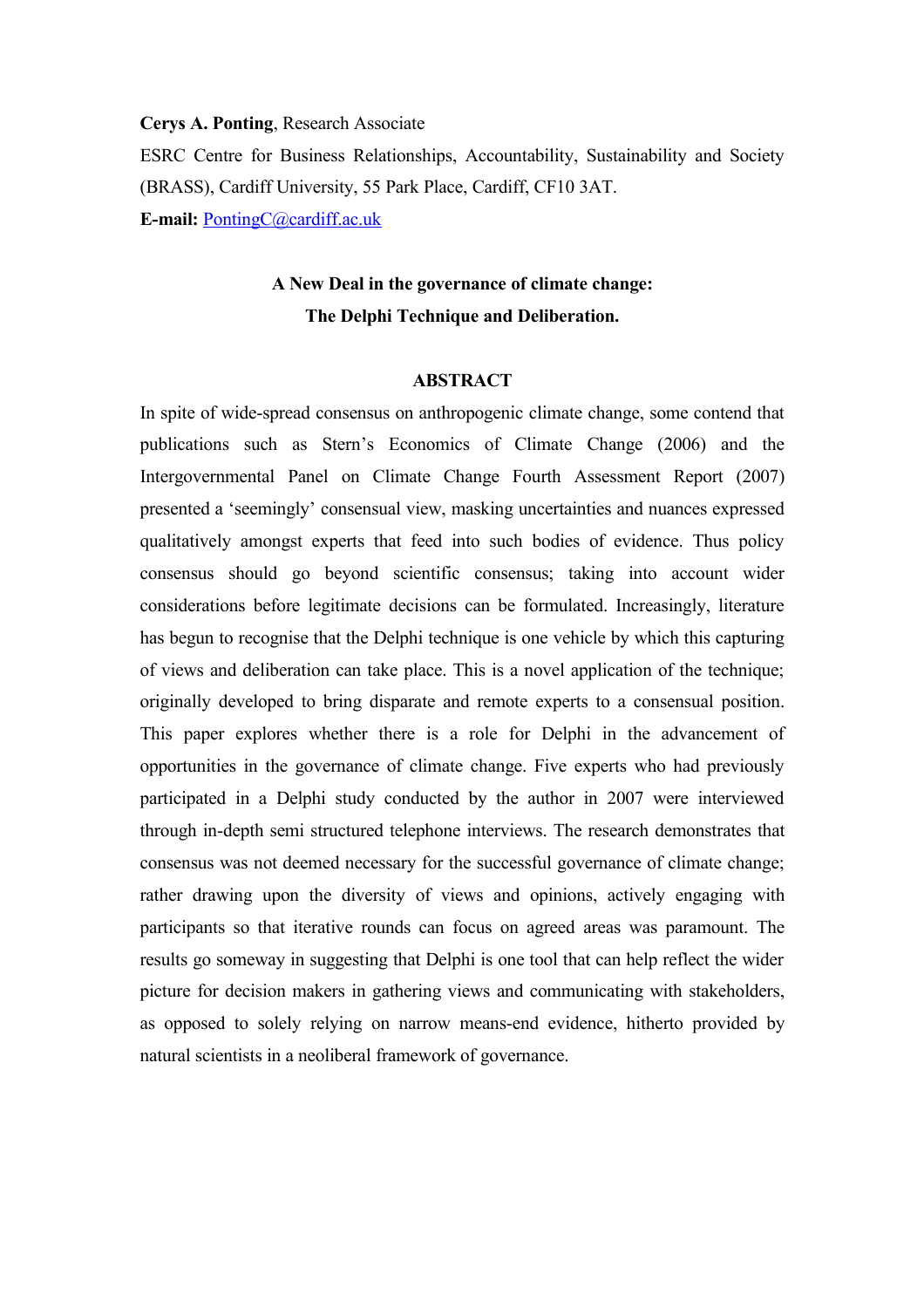#### **Introduction**

In spite of wide-spread consensus on anthropogenic climate change, confirmed by high profile publications such as Stern's Economics of Climate Change (2006) and the Intergovernmental Panel on Climate Change Fourth Assessment Report (2007), some contend that such publications have stoked the fire of controversy as opposed to encouraging consensus<sup>[1](#page-1-0)</sup> (Oppenheimer, O'Neill et al. 2007; Yohe, Tol et al. 2007). These contenders suggest that the summarised information provided to decision makers seemingly presents a consensual view, masking uncertainties and nuances expressed qualitatively that exist amongst the 'experts' that feed into this body of evidence.

This situation has been driven by a demand for evidence based policy, for which there is an apparent preference for pure scientific evidence. This is typically focussed on as a means-end outcome given the, hitherto, neoliberal emphasis in the governance of developed countries. However there is a growing concern that pure scientific evidence isn't sufficient in itself to provide solid foundations, given the varied and unpredictable nature of many environmental issues: "the expectations of policy for scientific knowledge based on empirical evidence are often unrealistic, because many environmental issues raise scientific questions for which empirical evidence is weak" (Wallington and Moore 2005).

Although certainty is desirable for decision makers, often, reducing uncertainty is the only feasible alternative given the imperfect information available (Webler, Levine et al. 1991). Documented anthropogenic increases in carbon dioxide are unprecedented; rendering traditional scientific methods of extrapolative forecasting for climate change inappropriate since "any such numerical extension necessarily assumes that the future process will be governed by the same mechanisms that have controlled past events" (Commoner 1978: 606). Thus, there exists a high degree of uncertainty in terms of predicting what the future climate will actually be like, and how this should presently be dealt with through policy measures (Heal and Kristrom 2002; Grundmann 2007). It has been noted that uncertainty cannot be eradicated simply by more scientific inquiry and that policies therefore have to be guided by other influences: "social priorities for what issues to value and what questions to ask influence how we make

<span id="page-1-0"></span><sup>1</sup> Consensus is by definition unanimous agreement not just on a course of action, but also on the reasons for it.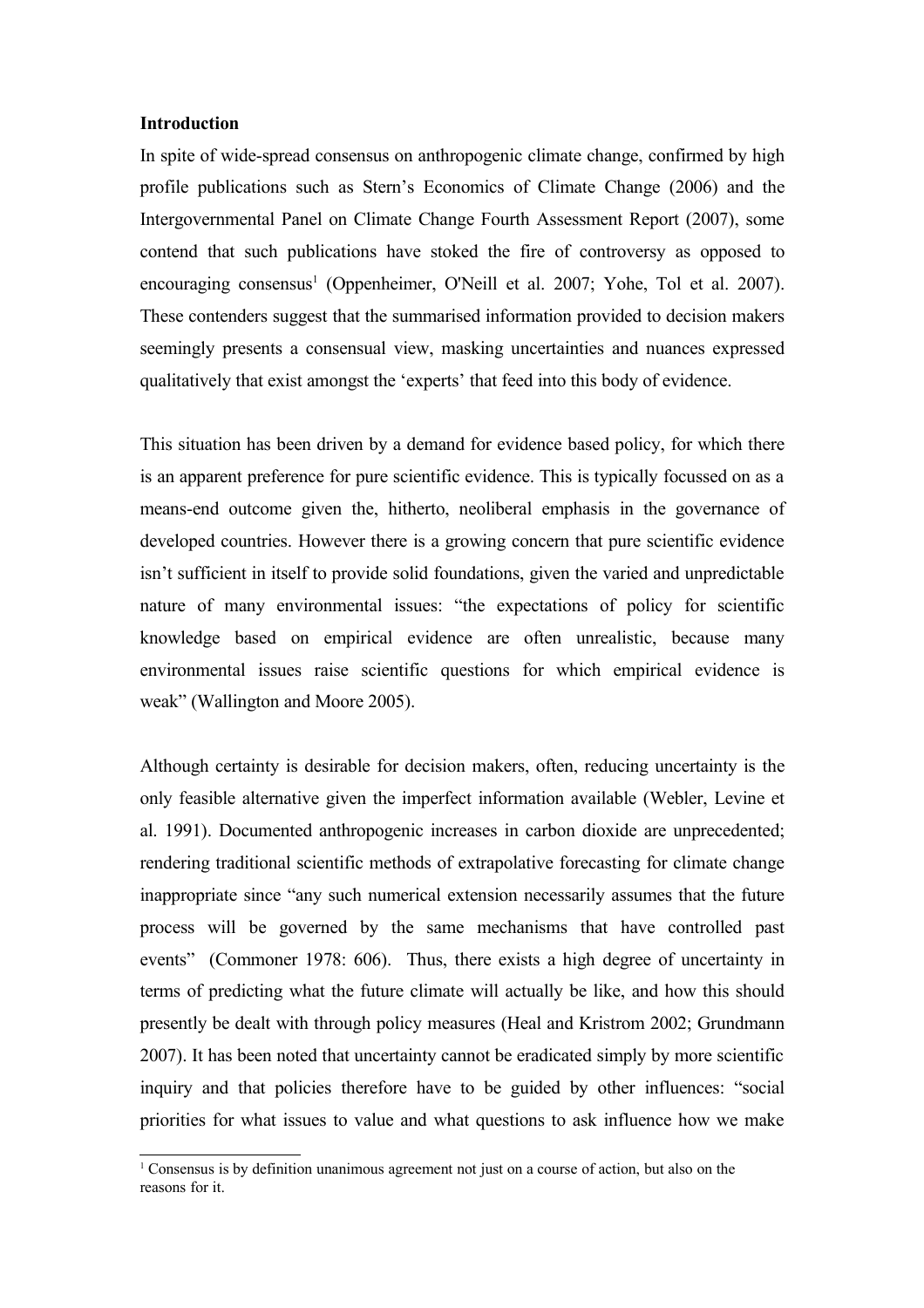policy about environmental risks under conditions of uncertainty" (DeSombre 2002: 70).

Furthermore, the current economic crisis raises questions about short termist approaches to governance. One questions whether, hitherto, the evidence has been considered inconclusive; culminating in decisions that fail to protect the intergenerational health of the environment in favour of short-sighted policies that typically favour economic growth. In addition, Biermann (2007) notes that spatial and temporal dilemmas posed by environmental governance raise questions for the legitimacy of state action, in that drastic measures imposed today will mainly benefit countries beyond that state's borders or future generations.

Added to these dilemmas, in a survey assessing disparate expert opinion on estimated climate damages, a striking cultural divide has been discovered between natural and social scientists. Natural scientists (those with first hand understanding of the true extent to potential changes in the climate) estimated the extreme impacts of climate change to be far greater than that anticipated by social scientists (Nordhaus 1994). It is evident that these views amongst influential stakeholders need to be reconciled before any significant progression can be made in the governance of climate change:

*Qualitative tools designed to help map stakeholder response can lead to stakeholders accepting diversity and respecting differences in perception. This is the beginning of the trust building process that is the key to the development of shared values – a point well recognised in the extensive literature on social capital. (Benn, Dunphy et al. 2008)*

Inaction is no longer an option however, and the urgency for building trust and consensus is ever increasing (Innes 2004).Consensus-building is a key dimension in social systems adapting to and mitigating the effects of climate change (Tamura 2008). Social systems are just one pillar, alongside ecological and economic systems, that are central to the process of sustainable development (Mebratu 1998). Both social and ecological systems are complex, and therefore often resistant to radical change or counterintuitive in their behaviour, since they represent numerous interrelationships (Linstone and Turoff 1975, p.317).

# **A bridge of trust over a cultural divide?**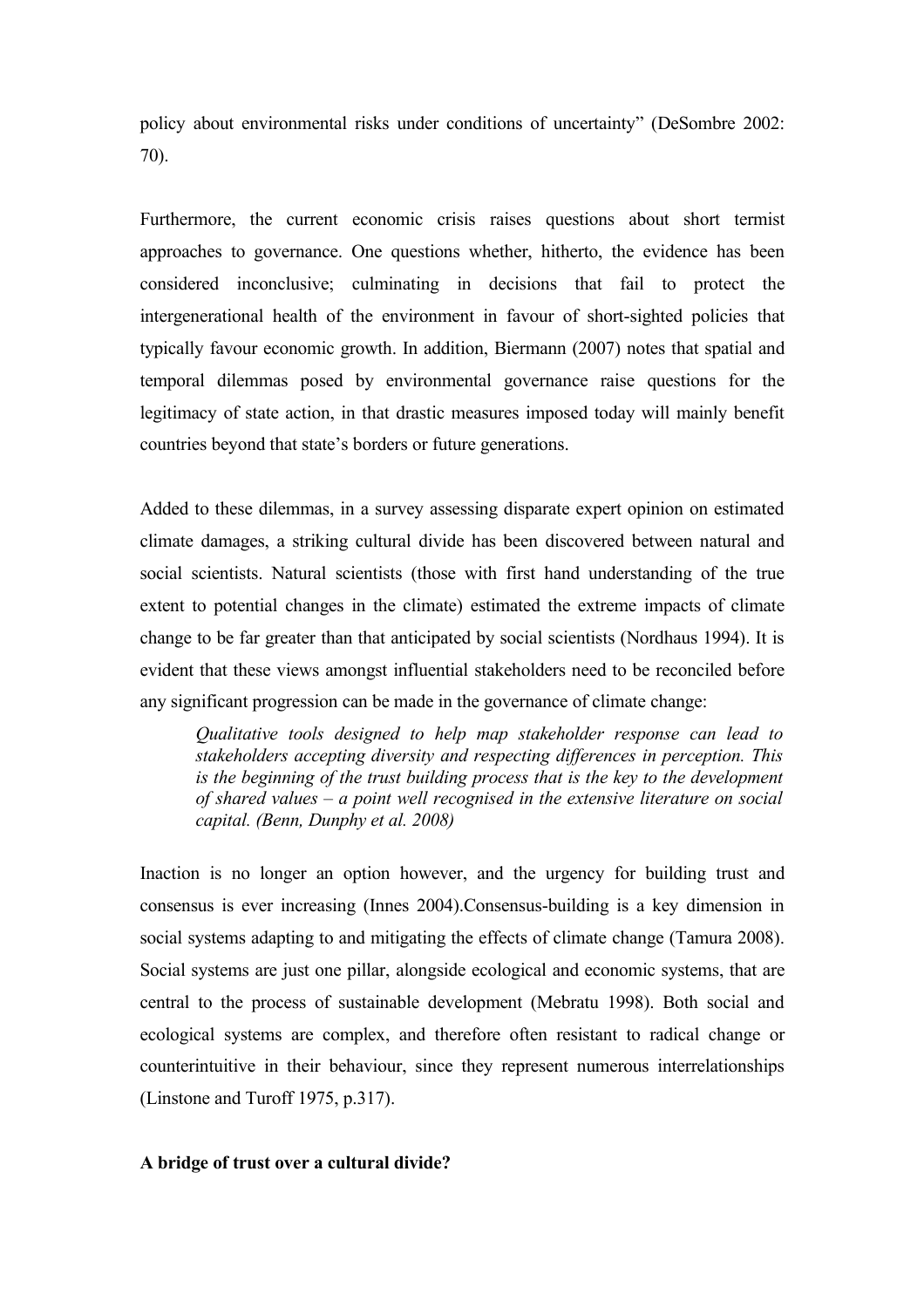Thus, it is claimed that policy consensus should go beyond scientific consensus (Wilenius and Tirkkonen 1997); taking into account wider considerations before legitimate decisions can be formulated – in particular if striving for a paradigm shift or a 'new green deal'. It has been argued that a new mindset about approaches to consensus, facilitated by transparent and democratic deliberative methods, must be heralded in "recognition that environmental crises are interconnected with crises in human relations and decision-making" (Benn, Dunphy et al. 2008). This is not a new concept where climate change is concerned: guidance on cross-cutting issues presented by the IPPC Third Assessment Review (TAR), as far back as 2000, encouraged multistakeholder interaction in the implementation of adaptation and mitigation measures:

*The TAR will be more useful as a practical guide for decision makers if it is able to assess the viewpoints of not only governments but also civil society, business, NGOs and other stakeholders. In matters affecting the implementation of adaptation and mitigation measures, institutional and governance issues will be crucial. (Munasinghe 2000: 85)* 

Climate change has multiple facets, and therefore multiple stakeholder dialogue is especially important given the current disparities in knowledge. Collating and communicating views will not be a solution in itself for the huge challenges presented by climate change; however, it will establish the necessary foundations from which robust and decisive governance can emanate.

The Delphi technique is one vehicle by which this capturing of views and deliberation can take place (Wilenius and Tirkkonen 1997; Benn, Dunphy et al. 2008). Delphi can be defined as "a method for structuring a group communication process so that the process is effective in allowing a group of individuals, as a whole, to deal with a complex problem" (Linstone and Turoff 1975:3). Makridakis and Wheelwright (1989) define Delphi as a technological forecasting technique which addresses long-term issues of a technological, societal, economic, or political nature. Delphi has also been presented as a planning tool (Delbecq, Van de Ven et al. 1975) and as a tool to evaluate policy options (Truroff 1975).

Delphi, interchangeably referred to in the literature as both a technique and a method, has three defining features: the respondents are experts in the subject area, there is more than one round, making it an iterative process, and there is controlled feedback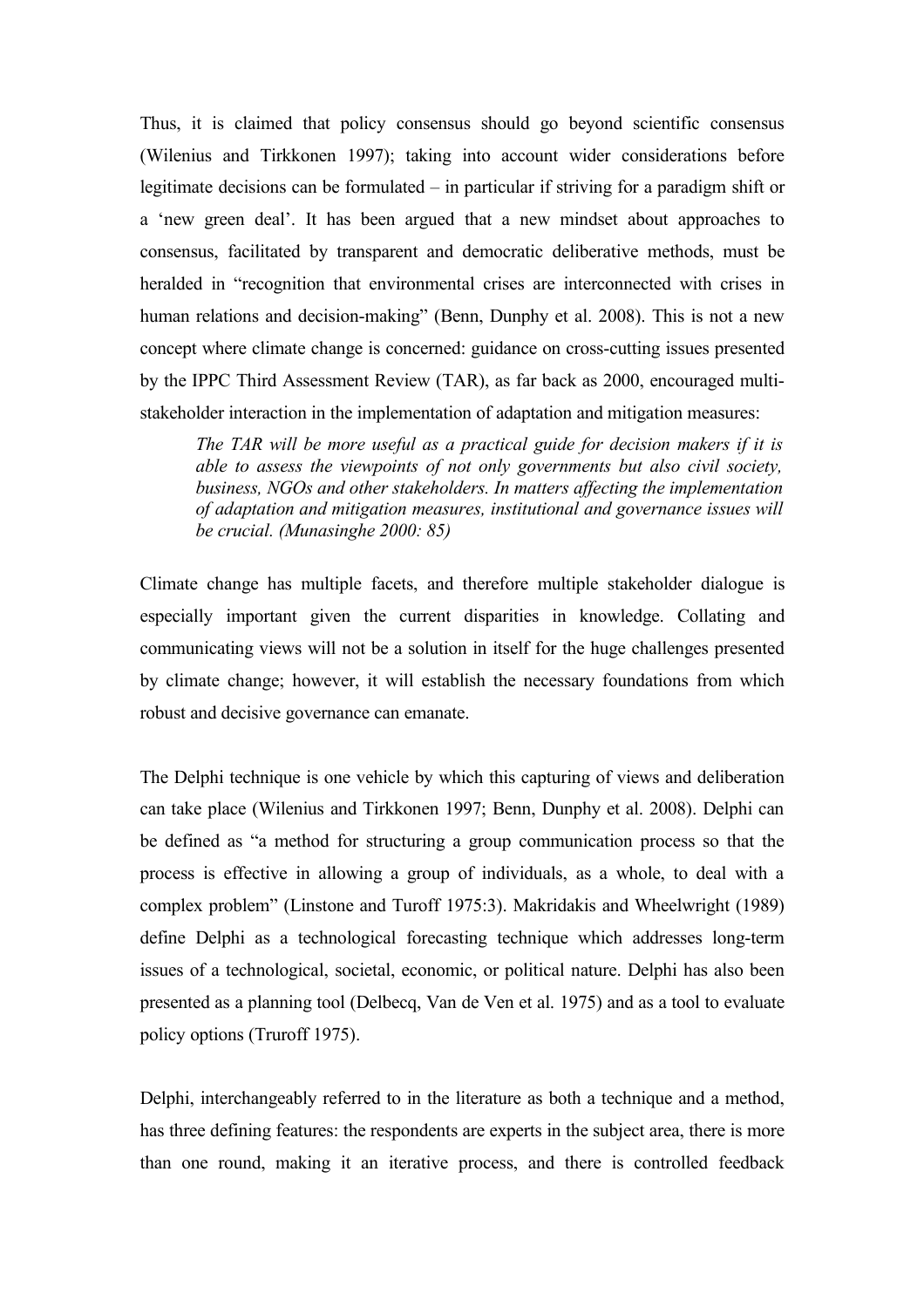provided to the respondents in between rounds (Armstrong 1985:117). The input is typically subjective and does not depend on a statistically correct sample; instead it draws on the insight and experience of willing experts. Delphi can be useful in exploring the majority view from a number of diverse experts whose views would not otherwise be combined; linking back to suggestions (Wilenius and Tirkkonen 1997; Benn, Dunphy et al. 2008; Tamura 2008) that this method could usefully bridge the identified gap between scientific knowledge and social systems through endeavouring to build consensus and improving communication for the governance of climate change. This is a novel application of the technique; originally developed to reduce the impact of powerful personalities on other participants in bringing disparate and remote experts to a consensual position. Table 1 presents key features of the Delphi technique that lend themselves to the problems presented in the pursuit of the governance of Climate Change:

| Delphi features                                    | <b>Climate Change</b>                              |
|----------------------------------------------------|----------------------------------------------------|
| The problem does not lend itself to precise        | Anthropogenic climate change and especially its    |
| analytical techniques                              | social impacts have hitherto been difficult to     |
|                                                    | analyse with analytic models because of the many   |
|                                                    | uncertainties involved                             |
| Subjective judgements can contribute to the        | The understanding of global problems, such as      |
| collective solving of the problem                  | climate change and the formulation of policy       |
|                                                    | options, require interaction between individuals   |
|                                                    | and institutions                                   |
| The problem is extensive, complex and/or           | Climate change is a complex interdisciplinary      |
| interdisciplinary (experts have different training | problem and it is difficult to find common         |
| and there are problems finding a common            | procedures and modes of action for its             |
| language)                                          | management                                         |
| It is difficult to bring together a large group of | The use of an intermediary may help in bringing    |
| experts, in which case the Delphi can be used as a | together a broad range of specialised expert       |
| tool for accomplishing this objective              | information on climate change                      |
| The participants should remain anonymous and       | Climate change, and climate policy in particular,  |
| domination by the majority or by powerful          | involve powerful interests and conflicts which the |
| personalities is to be avoided                     | anonymity principle may help to clarify            |

**Table 1: The Delphi Method and Climate Change**

(Adapted from Wilenius and Tirkkonen 1997)

Sackman's in-depth critique of the Delphi technique (1975) sparked much debate. In their chapter evaluating technological forecasting, Makridakis and Wheelwright (1989:304) suggest that the pros and cons of other forecasting methods besides the Delphi Method are "little understood and talked about even less". This is not to say that the method has been discredited, rather that such scrutiny may have increased its validity, providing a richer understanding of its advantages and disadvantages over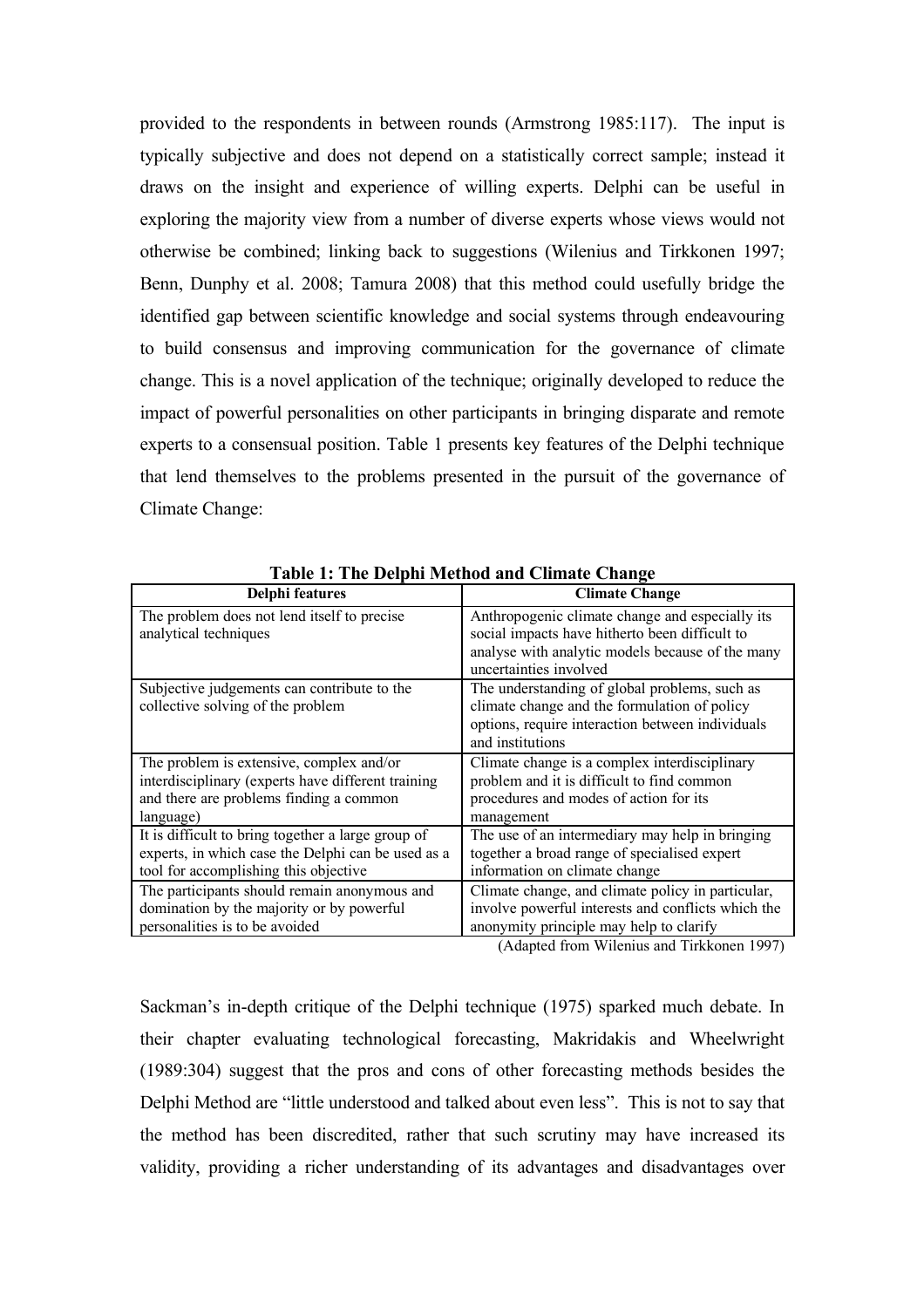other available methods. Skodvin (2000) warns that often, the means by which consensual knowledge is developed remains tacit - shrouded in the supposition that scientific consensus will implicitly equate to consensus on policy goals. She asserts therefore that processes used in the development of consensus should be subject to critical analysis in order to lend legitimacy to the outcome; such a critique of how consensus is developed is critical if policy measures regarding climate change are to be successfully implemented.

Seeking consensus has historically been seen to form a major part of the Delphi method, which was designed in the first instance to overcome the difficulties found with traditional forms of consensus through face-to-face round-table discussions (Helmer 1968: 120). Within Delphi, consensus is sought by feeding back a synopsis of the results after each round to respondents, asking those who give an answer outside of the mean response bracket to either change their forecast estimation, or to provide justification for their stance in between rounds. Following feedback, experts can change their estimation, gravitating towards the mean, so that in subsequent rounds there is more consensus of opinion on forecast estimates. Others stick their ground, sometimes providing a written justification for their unique thoughts to the researcher, which has either resulted in sustained divergence of opinion (a disensus position), or which has persuaded other experts in the panel to change their stance once this is fed back anonymously with the results – often referred to as *holdouts* (those who stick) and *swingers* (those who change) (Dalkey, Rourke et al. 1972: 32).

There has been much debate about the consensus generated by Delphi studies, in that it can appear to be forced or artificial, glossing over the finer nuances represented to create a one-size-fits-all consensus. There have been several suggestions of how consensus is signalled in Delphi processes, usually determined through the statistical measurement of variance in responses across rounds (Hanafin 2004) though there are no firm rules (Powell 2003). Some propose a natural signal for appropriate closure for the iteration of the research could be once judgements do not change after subsequent iterative rounds; representing the consensual position by a final median (Sniezek 1989). However most studies typically set a limit of two or three rounds (Scheibe, Skutsch et al. 1975) regardless of the outcomes. Increasingly, literature surrounding Delphi has begun to recognise that it has value in providing a true reflection of the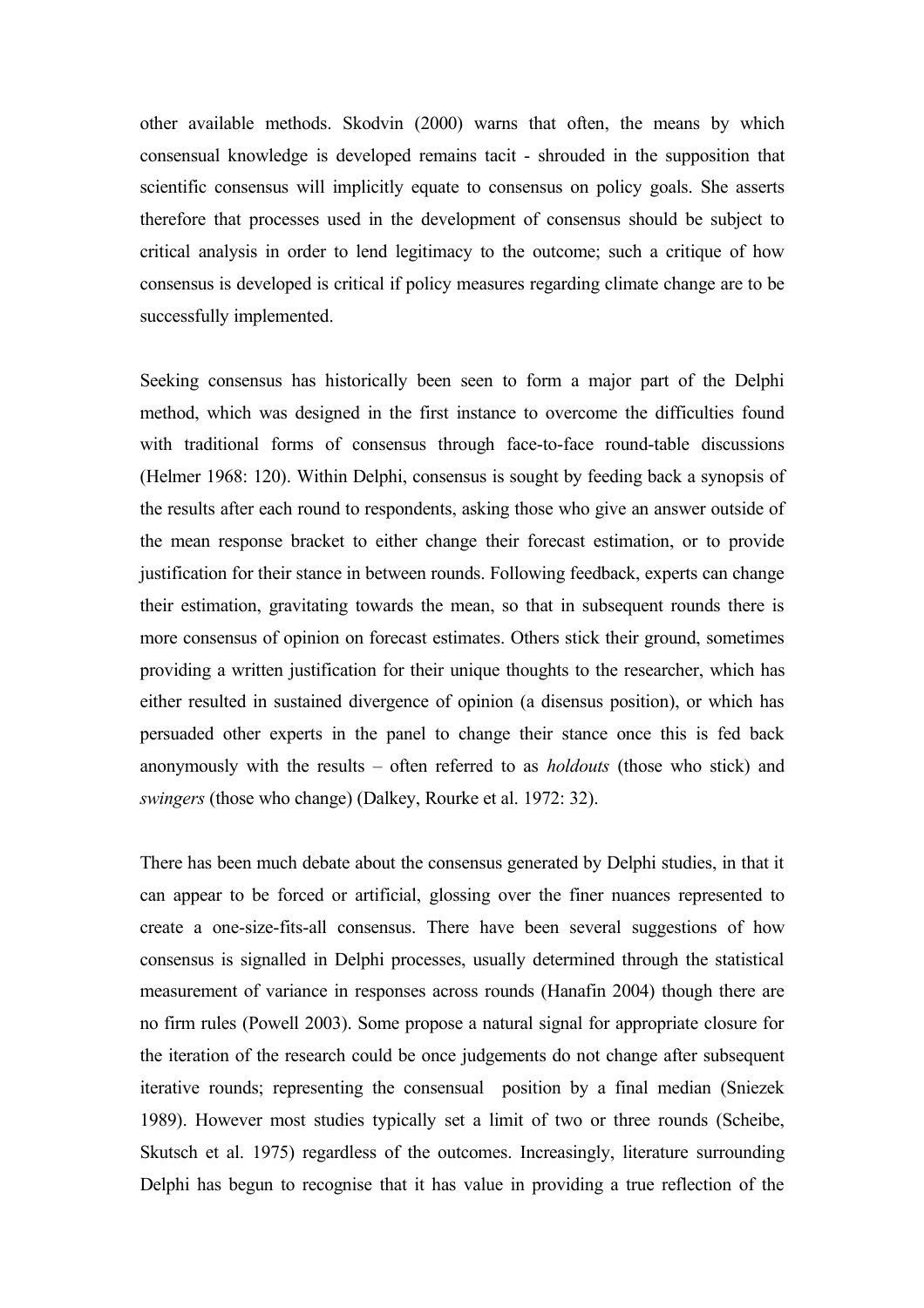diversity in participant views. Murphy et al. (1998, cited in Powell 2003) note that divergence and dissent among experts can often provide valuable insights and findings, as opposed to areas of convergence alone. Linstone and Turoff (1975:6) suggest that ignoring and not exploring disagreements may result in the failure of a Delphi resulting in a generation of an artificial consensus, since drop outs may be dissenters who have lost interest in the process.

This is paralleled by the burgeoning Deliberative Democracy literature (Pellizzoni 2001; Dryzek 2002; Heysse 2006; Kerkhof 2006; Benn, Dunphy et al. 2008), suggesting that a veritable democracy should reflect engagement, deliberation and communication between actors (Dryzek 2002). This paper seeks to explore, from the point of view of former Delphi participants, whether this could suggest a role for Delphi in the governance of climate change.

## **Methodology**

The empirical findings of this paper emanate from five in-depth semi structured telephone interviews with former Delphi panel members. This initial Delphi panel was carried out whilst the researcher was on secondment to the Future Foundation, a London based consumer think-tank, conducting research into consumer attitudes towards climate change from July – October 2007. Here, the researcher conducted a three-round Delphi process (results currently unpublished), which focussed on expert views of the future of consumption in the areas of: Communications, Food, Housing & Construction, Financial Services, Relevant Policy Areas, Transport, Leisure & Tourism, Appliances, Other household goods, and General Areas. The aim was to forecast the likelihood of various scenarios in these categories occurring by two points into the future: 2012 and 2022. This was conducted with a heterogeneous panel of experts; representing fields from retail to consumer behaviour to corporate social responsibility (CSR) and climate change. The process was hosted on-line and participants were asked to give their details if they consented to taking part in follow up-research.

This experience provided the opportunity to build on suggestions identified in the literature that the Delphi technique can be a useful deliberative democracy tool, exploring this from the 'expert participant' perspective with a particular focus on the governance of climate change. Furthermore, it provided the pool of potential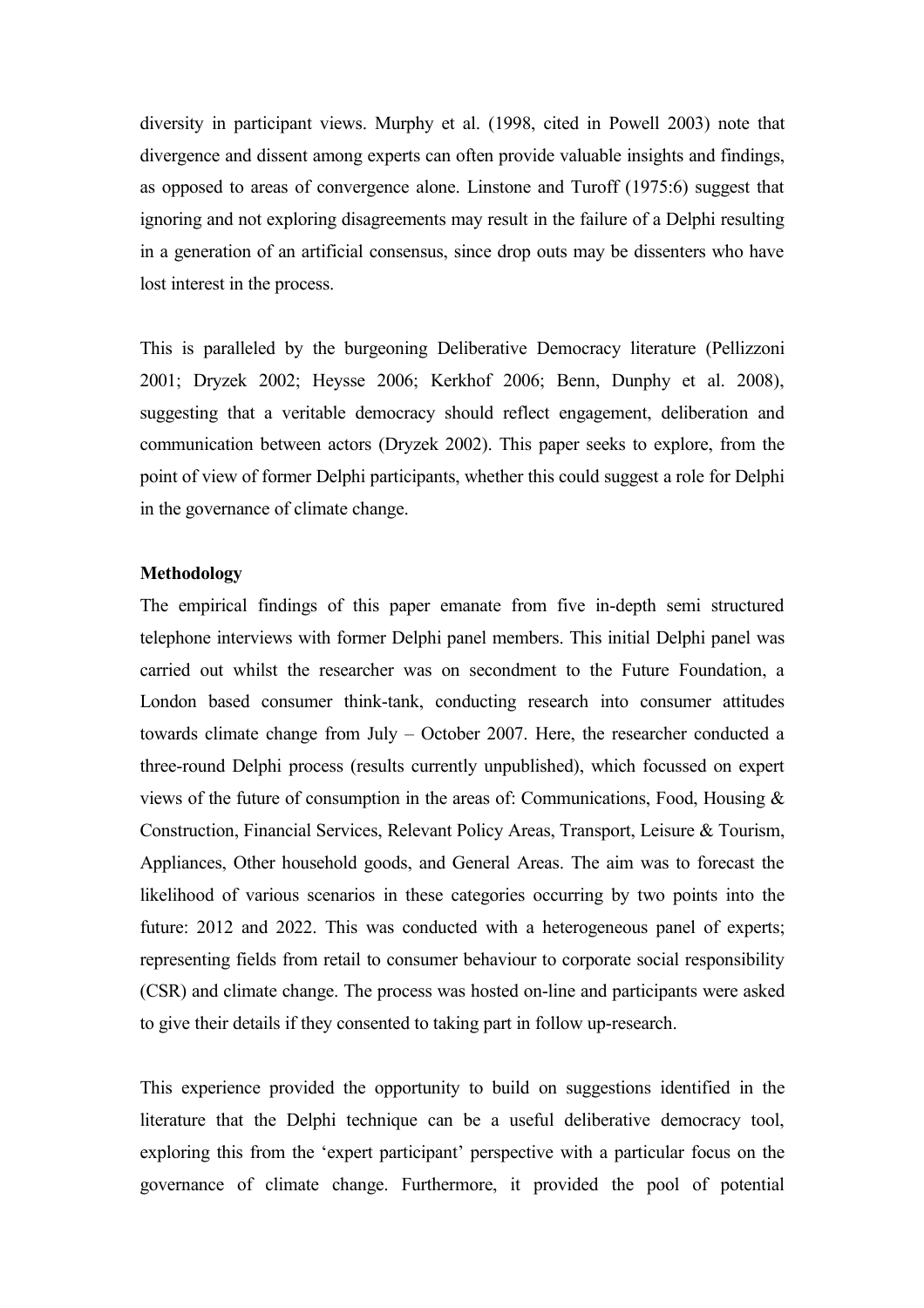participants for the empirical research conducted here, thus 17 out of the original 33 participants who had previously agreed to participate in follow-up research were invited to participate, with five out of the 17 agreeing, yielding a 29.4% response rate. Therefore, the research objective sought to understand participant reflections on the role and importance of consensus in the governance of climate change and whether the Delphi technique could thus be a contributory tool.

"If one believes it is vital to investigate attitudes then questioning will seem more suitable than observation" (Titscher, Meyer et al. 2000:6), signifying that interviews would be an appropriate method to gain an insight into respondents' perceptions on consensus in climate change. Interviews were therefore used to collect respondent's thoughts specifically on the Delphi methodology itself in relation to climate change research, as well as views on whether they perceived consensus as an integral component in forecasting how climate change may impact consumer societies.

Five semi-structured telephone interviews were conducted from October 13th 2008 – October 20th 2008. The number of questions asked in each interview ranged from 17 – 23 depending on how much the interviewer needed to probe further for quality data. Typically, interviews would last between 30 - 40 minutes, which is within Robson's suggested reasonable time bracket to generate meaningful interview material without making unreasonable demands on participants' time (Robson 1995:229). These could be described as follow-up interviews, as seen, for example in Nordhaus' study (1994) – although the ten month gap between the end of the Delphi study (January '08) and the follow up interview (October '08) meant that, for those whose only exposure to Delphi was their experience with the Consumers and Climate Change project, some respondents did not easily remember the original process.

As for the respondents, three were established and well respected academics, working in fields of sustainable tourism, consumer behaviour and climate change. The remaining two were industry contacts, one the head of CSR of a large and well established UK pharmaceutical, health and beauty retailer, and the other with long-term experience of working with a manufacturer of leading brands in foods, home care and personal care (although this participant had strong connections with Cambridge University's Programme for Industry, and was consequently quite academic in her responses).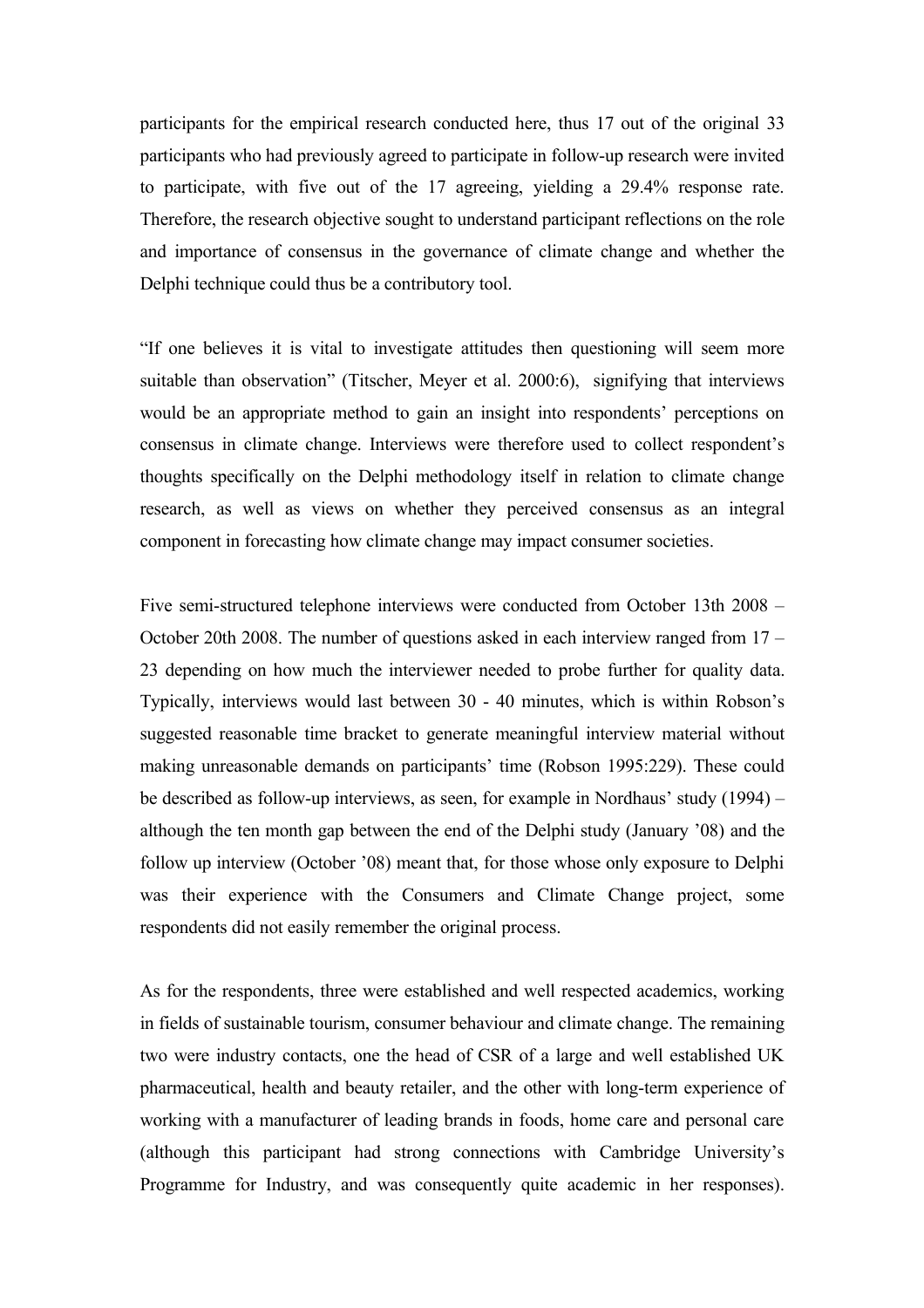Therefore, there was a disparate range of expertise across participants, and interview quality varied with the respondent's ability to recall their original participation in and reflections on the Delphi research process.

There was a distinct difference in the ways that the head of CSR reflected on the issues compared with the other respondents. His responses reflected more on the decreasing concern for the environment in light of the heightened economic crisis, suggesting that the economy was now front of mind for people working in his organisation. Furthermore, his views on consensus were somewhat ambivalent; suggesting that consensus already wholly existed on climate change, in Europe particularly, recognising that there were some powerful anti-climate change lobbies in America trying to disprove this consensus. Other respondents were more aware of the general debates regarding consensus and climate change, and were also aware of the uncertainties surrounding projections made by extrapolative forecasts that might impact the integrity of decisions on its governance.

As set out in Table 2, they will be referred to as  $R1 - R5$  in discussing the results to preserve their anonymity, which was assured as part of adherence to ethical guidelines.

| <b>Respondent number:</b> | <b>Expertise:</b>                                      |
|---------------------------|--------------------------------------------------------|
| R1: Industry/Academic     | Manufacturer of leading brands in foods, home          |
|                           | care and personal care & Cambridge University          |
|                           | Programme for Industry                                 |
| R <sub>2</sub> : Academic | Consumer behaviour, social scientist                   |
|                           |                                                        |
| R3: Academic              | Climate change, natural scientist (has tried once,     |
|                           | unsuccessfully, to conduct a Delphi)                   |
| R4: Head of CSR           | UK pharmaceutical, health and beauty retailer          |
| R5: Academic              | Sustainable<br>social<br>scientist<br>tourism.<br>(has |
|                           | previously successfully conducted a Delphi)            |

**Table 2: Interview respondents & area of expertise (in interview order)**

Grounded theory (GT) was the adopted strategy for data collection and analysis (Glaser and Strauss 1967; Charmaz 2006). The basic tenets of GT are that themes, codes and theories are developed and grounded within the data collected. In turn, the decision on the data analysis methods will often be constrained by the subject under study, the research objective guiding it, the type of data gathered, and how that data is subsequently recorded; for example depending whether data is fully recorded or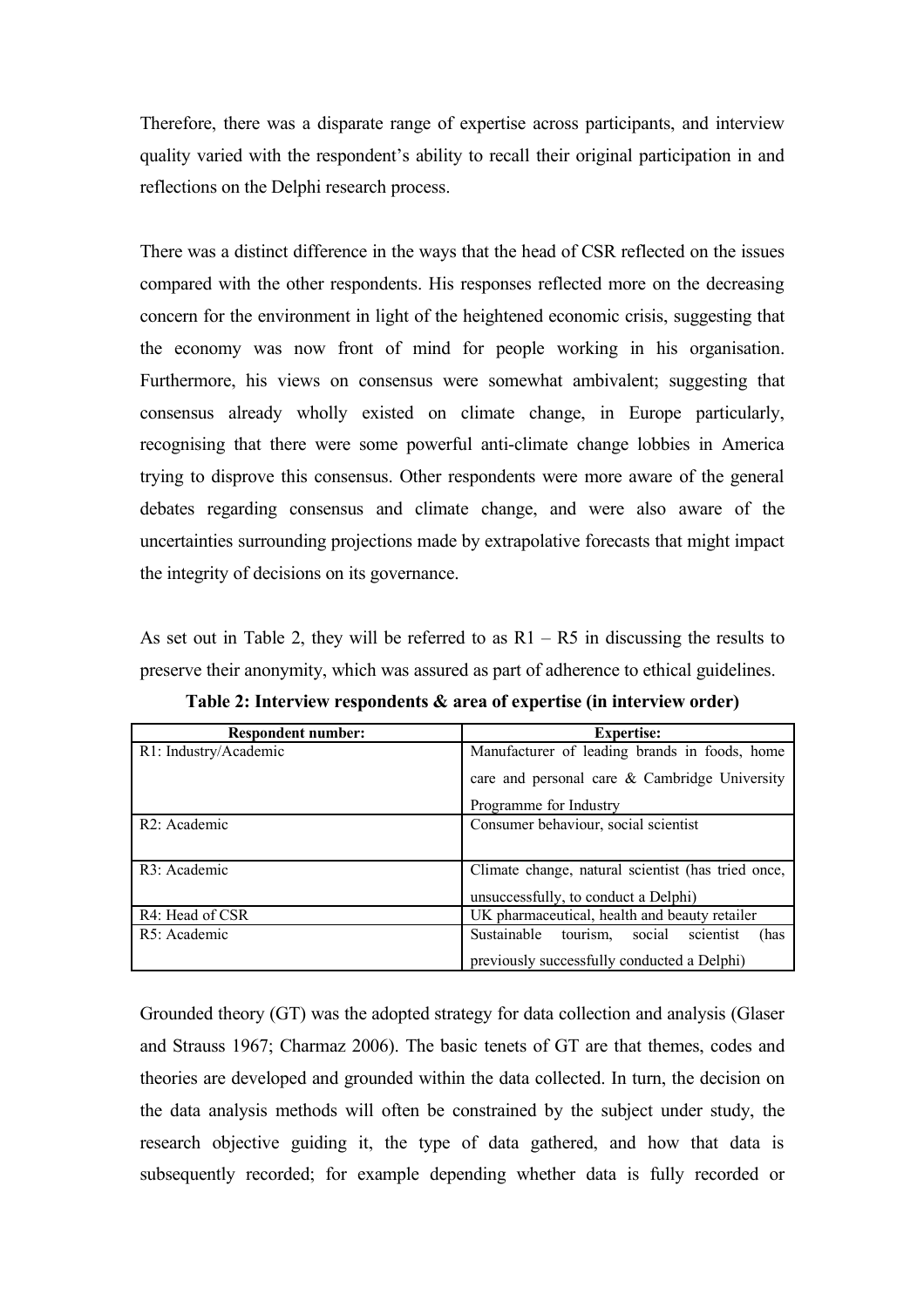transcribed with notes and memos including body language will determine whether this can be used in the analysis.

In this case, the researcher recorded the dialogue of the telephone interviews solely for the purpose of transcribing them, which would ultimately facilitate data analysis. They were recorded using '*Call Burner'* software which records the call from *Skype*, and provides the caller with three saved files in MP3 format: a copy of the whole phone call, a copy of the recipients' voice file as well as a copy of the callers voice file which were saved onto a password secured network drive. The researcher was also responsible for transcribing each interview, using voice recognition software; listening to and repeating the dialogue of the recorded interview into a microphone plugged into the computer to maximise the speed of transcription. Each interview had to be listened to three times so that mistakes could be corrected before an accurate transcription was proofread and generated. This also offered an opportunity for the researcher to review and gain heightened reflexivity on the topics discussed, becoming more familiar with the interview dialogues and reaffirming thoughts on some categories that were clearly emanating from the interviews. The completed transcripts were emailed back to interviewees so that they could verify that they were happy with the content to be used in the research.

## **Analysis & Findings**

Strauss and Corbin (1998) propose three types of coding: open coding, axial coding and selective coding – sometimes referred to as Strauss' coding paradigm (Titscher, Meyer et al. 2000: 78). The analysis was thus initially guided by open coding, where the researcher read through each interview transcription and paraphrased noticeable concepts arising from respondents' answers. Subsequently, the researcher regrouped the open codes into common themes so that a range of understanding about key phenomena could be generated. These themes were:

Expert, expertise or characteristics Consensus and Disensus Experience and design of process Climate Change and Sustainability

Working along the axes and content of these codes, as per the suggestion by Strauss and Corbin (Strauss and Corbin 1998), it emerged that there was a clear hinging of the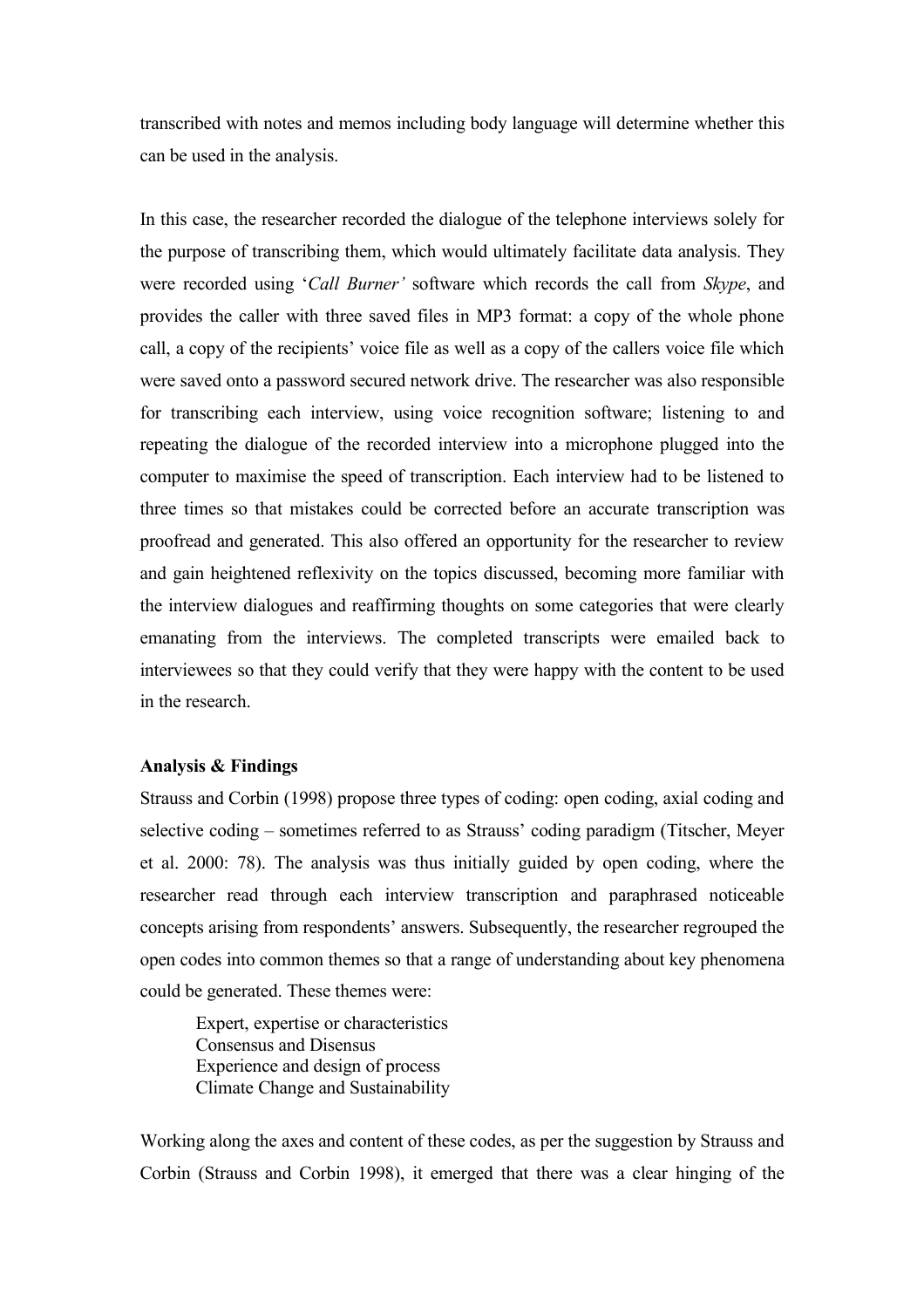concepts out of the data analysis around the debate on the legitimacy of consensus and disensus in the context of the Delphi technique. Legitimacy had links with the expertise of participants within a Delphi study, the outcome of both consensus and disensus, the process and study design, and also linked strongly with issues surrounding the governance of climate change. This aspect of consensus, with legitimacy at its core therefore became the core concept. The researcher then returned to the data, with a new heading of 'Legitimacy', bringing the relevant open codes under this heading, and the results will be presented along the thematic headings above, exploring how legitimacy impacts on each of these facets.

This refined the angle of the research for the results and discussion and prompted the researcher to return to the literature to read around issues of legitimacy in consensus and deliberation (Clark 2007), and to consider how the Delphi plays a role in this. This development required the researcher to reflect the link with legitimacy by slightly revising the overarching research objective; such are the advantages of a research approach framed by a grand tour question, so that new lines of enquiry are not immediately blocked off (Hussey and Hussey 1997:127).

R1 and R3 noted that, whilst political consensus is predominantly useful for legitimising decisions, they were wary of its pursuit solely for justifying legislation and regulation; rather there should be supplementary transparency and granularity in the presentation of this consensus so that better quality policy decisions were widely understood. R4 however felt that political consensus should be accepted on face-value in the belief that governments could be trusted to base their decisions on impartial evidence provided by established scientific experts. R5 also noted that demand for normative consensus is dependent on whether the target audience understands the debate:

*…To explain something to the public or to politicians, which was the IPCC's goal, then the consensus is really important but if you're trying to explain the sophistication of a debate and that the audience is able to appreciate nuance and sophistications, I don't see it necessary to arrive at consensus.*

- R5

However, this differs from the views expressed in the deliberative democracy literature. Kerkhof (2006) notes that the complexity of environmental problems poses a challenge not just for governments but for science, policy and society; and that the involvement of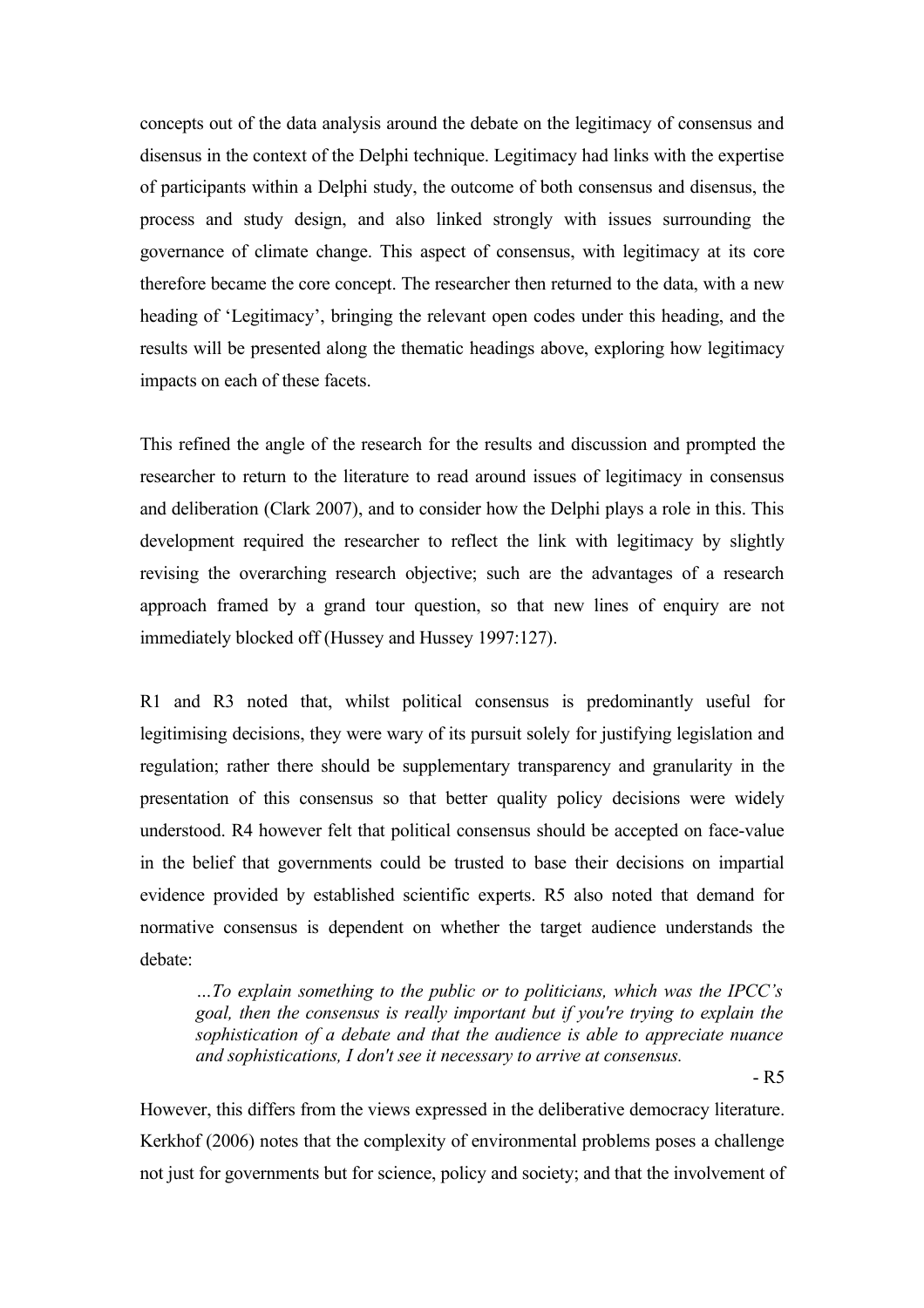society in developing a consensual position is paramount to increase awareness and support for policy measures whilst simultaneously enhancing the legitimacy of decisions.

# **Discussion**

Delphi and building consensus or expressing disensus

The complexity and practicalities of gathering the views of society is inescapably difficult, not to mention costly and time consuming. Nonetheless, the UK Government recognised the need to improve its code of conduct on public consultations, indicative by its 'Government Consultation Policy Review'[2](#page-11-0) launched June 2007. However, in the government response to this (Better Regulation Executive 2007), only 8% who participated were classed as 'citizens'<sup>[3](#page-11-1)</sup>, perhaps suggesting that apathy exists amongst society on policy development issues. This is a fragile situation; after all, the concept of democracy would be undermined if people were forced to participate. However if no preventative action is taken on climate change when the window of opportunity is open to do so, then this may leave no option but to ultimately force the hand of political consensus to impose solutions in the longer term. However, if people or key stakeholders were specifically invited to participate in a deliberative process, this could potentially assuage their apathy and encourage them to put their views forward. Therein lies the potential of the Delphi technique.

Increasingly, Delphi is being identified as an emergent tool for communication across disparate groups in assessing the extent of disensus (Wilenius and Tirkkonen 1997; Benn, Dunphy et al. 2008), as opposed to enforcing consensus on the outcome by aggregating forecasts into one mean response. The majority of respondents also felt that it was an appropriate tool for gathering views and opinions – reflecting a preference to embrace disensus as opposed to forcing consensus, similar to the views of Nelms and Porter (1985). R5 suggested that consensus could be a possible outcome of a Delphi,

<span id="page-11-0"></span><sup>&</sup>lt;sup>2</sup> See:<http://www.justice.gov.uk/news/announcement150607.htm>accessed 25/02/09

<span id="page-11-1"></span><sup>&</sup>lt;sup>3</sup> Breakdown of participants in Effective consultation Citizens 8%, Companies 5%, Experts/academics 4%, Professional Bodies 7%, Public Sector 19%, Third Sector 23%, Trade Associations 28%, Trade Unions 1%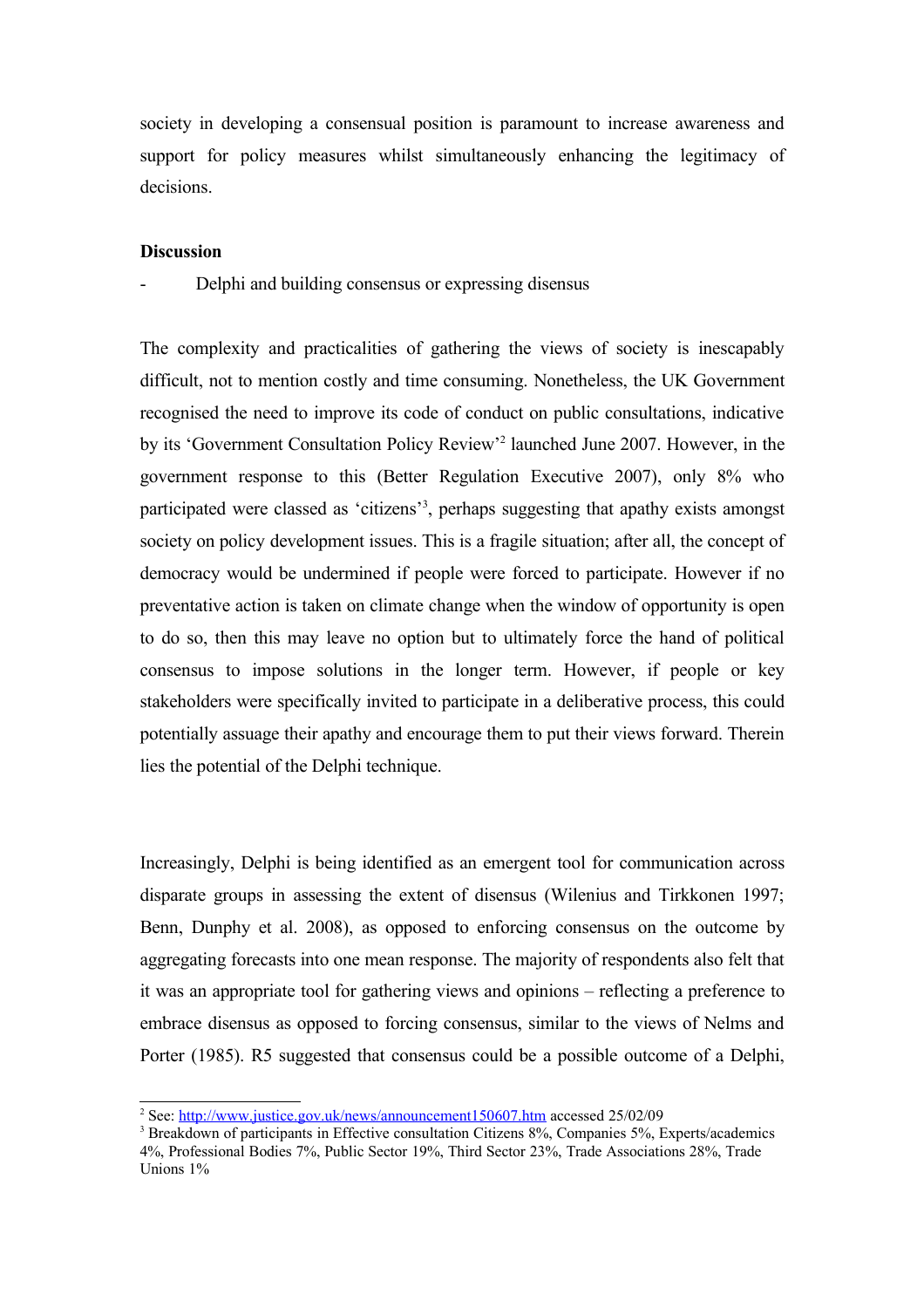but that this would be extant consensus that existed purely by chance independent of the Delphi process, most likely to be present amongst a homogenous group with a similar outlook:

*It is all about the sampling, so if you've only sampled behavioural psychologists then you'll get more of a consensus which will be around changing behaviour, than if you'd sampled technology experts who will be more likely, I guess, to say that we are going to engineer our way out of this problem.*

 $-R$  5

Therefore, transparency in the sample used in the process and the development of the outcome is required for a deeper understanding of their innate ontology. However, as discussed in the literature, the engagement across different facets of society is key to the acceptance of, and willingness to cooperate with, policy measures for environmental governance (Munasinghe 2000; Swart 2000; Tamura 2008). It is debatable then whether, in adopting Delphi in gathering the views across multidisciplinary areas, there could be separate Delphis running concurrently for different groups of people. This would not reflect the actual diversity of society however in splitting the participation in this way, and it could produce distinct, potentially unrelated, outputs that may be difficult to reconcile. If combining different groups, the research suggests that it is important to offer contextual information on the purpose and vantage point of the study to participants, so that there is a shared understanding from the outset, as well as continued engagement in order to maximise the quality of the outcome, which supports a similar view proposed by Linstone (1975:561).

The analysis showed that, as discussed in the literature, the Delphi method is blighted by peripheral factors that can impair the quality of the outcome. Whilst some suggest that continued iteration will eventually lead to consensus (Sniezek 1989), this research identified that participants felt that too many rounds could jeopardise the legitimacy of the outcome due to increased attrition; suggesting that the final outcome basis could be based on too narrow a sample of participants and be unreflective of a broad range of views, that would hopefully have existed at the outset. Respondents therefore agreed that two or three rounds was sufficient, concurrent with the findings of Scheibe et al. (1975). Furthermore, it goes against the ethical principles of research (ESRC 2007), as well as the concept of democracy, to compel participation throughout the process. R1 suggested that transparency in those that have contributed is therefore important for improved interpretation of the final outcome, if different when compared to those at the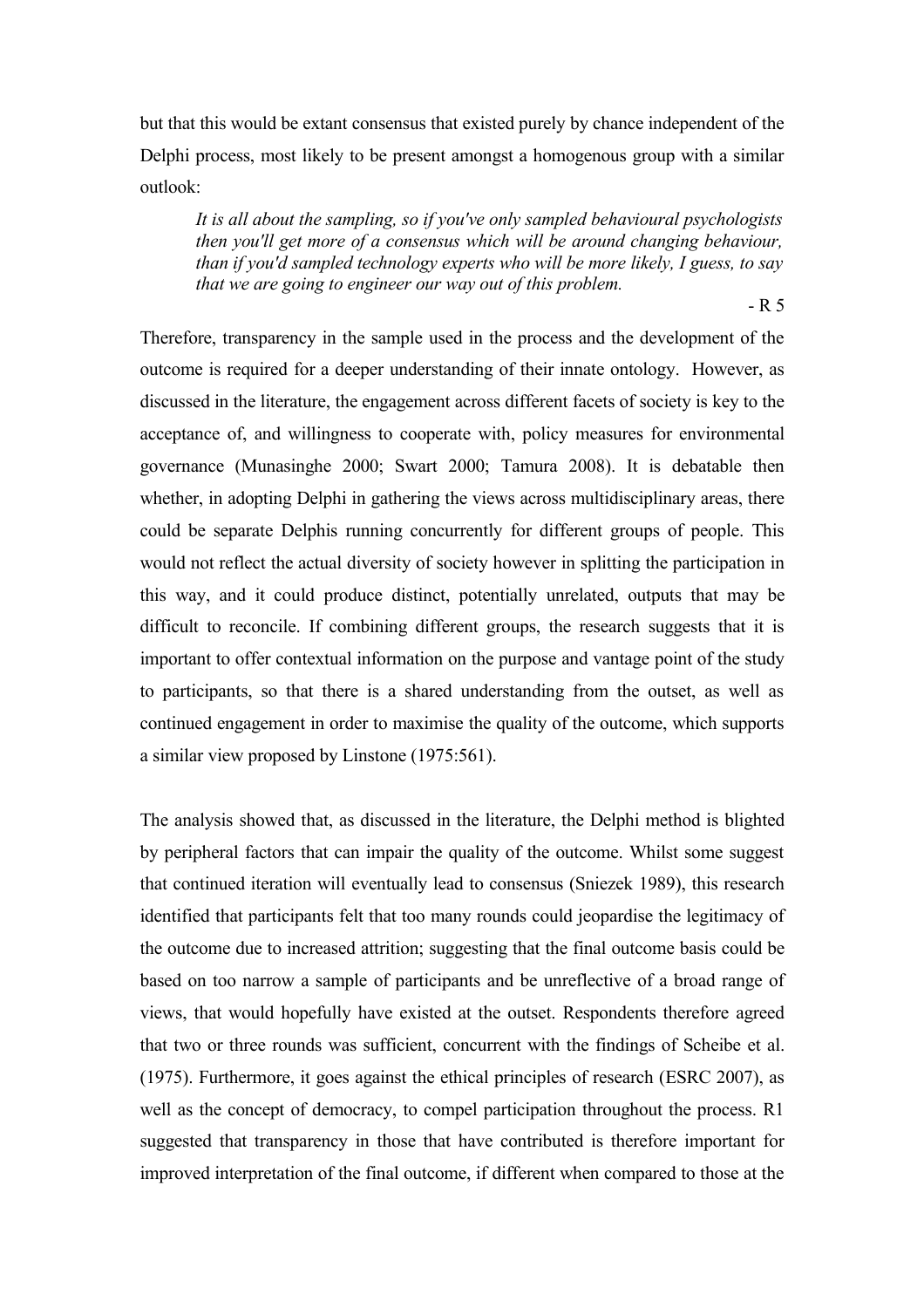outset of the process. Therefore, if the researcher can capture the reason participants drop out (one option would be by means of an 'exit' survey); this may alert the researcher to any shortcomings with the a priori design or approach, and help support in the presentation or interpretation of results.

This research suggests therefore that the Delphi technique is an appropriate tool for gathering the plural views of society and key stakeholders, providing that the planning process and inter-round feedback is transparent; reflecting the range of views and where different majorities lie.

# Delphi and the governance of climate change

Wilenius and Tirkkonen (1997) demonstrated that the features of Delphi lend themselves well to supporting the governance of climate change. Why there has not been an increase in take up on the use of this tool in this field in the intervening 12 years is undocumented, although the research uncovered subtle links with the disparities identified in the literature between natural and social scientists (Nordhaus 1994). R5 had unique insight having successfully orchestrated a Delphi process on the topic of sustainable tourism at PhD level. He noted a paradigm difference between traditional forms of climate change research, and suggested that the relative infancy of social science research in this area could suggest that the potential of adopting a Delphi has, until now, been overlooked. The other respondents were less familiar with the Delphi technique in its applicability for climate change governance; however, the majority of respondents suggested that the use of scenarios were important for deliberating the legitimate governance of climate change.

The Delphi has an inherent flexibility in allowing respondents to participate in the design phase; empowering respondents to contribute to the baseline from which deliberations begin, as well as the overall design; affirming Mullen's (2003) view that the flexibility of the Delphi is a key strength of the method. The research highlighted that such engagement with respondents in the early stages could increase knowledge sharing, trust and understanding across disparate groups – a view upheld by the literature on social capital (Benn, Dunphy et al. 2008).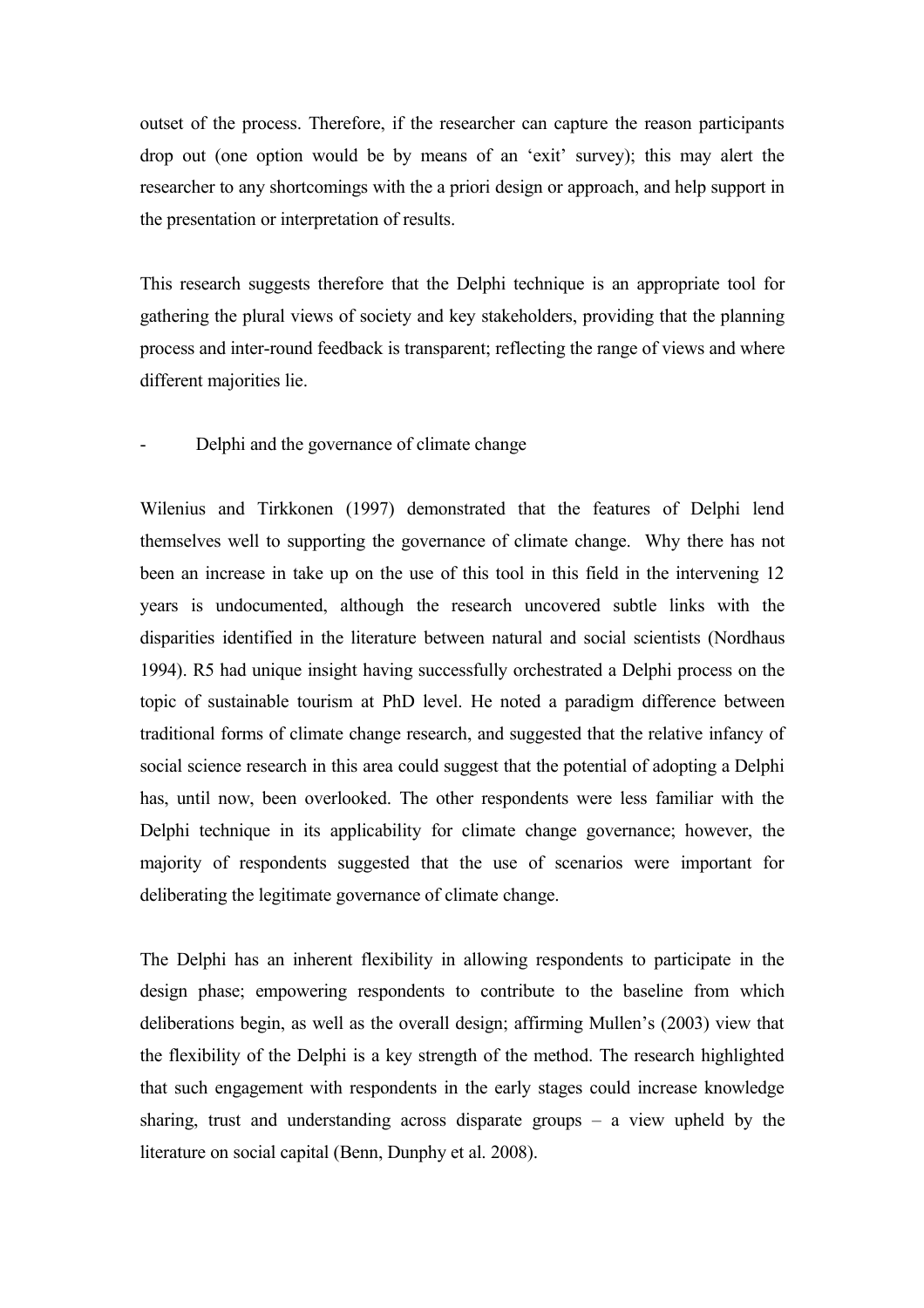In relation to the research objective of understanding participant views, it was difficult to observe any clear trends in the data on whether the Delphi is an appropriate tool in the governance of climate change, since the majority had only limited experience with the method, which suggests further research could contribute to deeper exploration of this. Nevertheless, the data doesn't discount the Delphi technique as an appropriate tool either with one respondent, highly experienced with the Delphi technique, clearly vociferous in supporting the literature that presents the method as effective in collecting multiple views on the means for the governance of climate change (see for example, Wilenius and Tirkkonen 1997; Benn, Dunphy et al. 2008).

# **Implications for policy and future research**

This study provides salient findings for current and future research on gathering evidence for policy and the improved governance of climate change in light of continued ecological and environmental crises. In particular, it suggests that decision makers must highlight the legitimacy of any decisions made with transparent processes, reaching out across diverse facets of society as opposed to solely relying on the narrow evidence, hitherto provided by natural scientists. Policy making bodies, and businesses alike, are all searching for the best approach to solving the emergent problems posed by climate change, but it is important not to confuse such motion, by lamenting the potential catastrophe, with the progress in piecing together an effective response.

Deliberation in itself is not a panacea for the huge challenges posed by climate change. However in a recent presentation delivered by the Head of Sustainable Development in the European Commission's DG Research (Dewandre 2009), the need to bridge the gap between natural and social science, policy and strategy implementation was stressed; connecting these knowledge pools to empower people to act. These policy questions at EU level require wider involvement of civic society in order for the answers to be applicable.

This research suggests that the Delphi method can be a contributory tool for consultation on policy - meeting the growing demand for equity and deliberation in democracy (Swart 2000). In light of risks presented by climate change specifically, and the pressing need for action, Delphi can aid decision makers in bringing together representatives from across disparate stakeholder groups in gathering evidence of how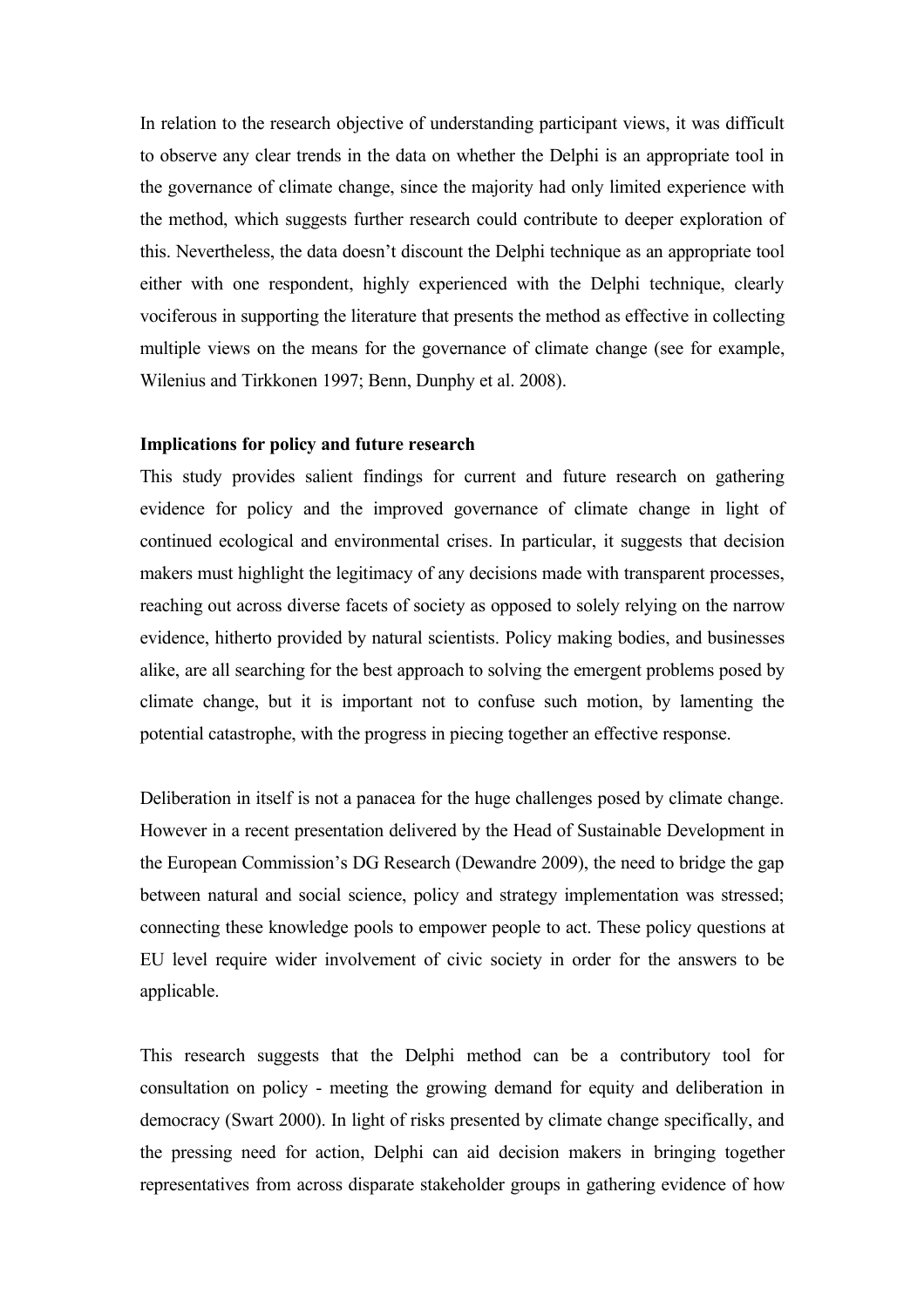each participant proposes that identified policy-science-society bridges can be built by better understanding the gaps in knowledge. Furthermore, the research suggests that for a legitimate outcome, the findings should not be stifled by aggregating views into a seemingly consensual position, but to draw on the diversity of views and opinions, actively engaging with participants so that the iterative rounds can focus the attention on agreed key areas.

With awareness of the principal research limitations of time, word count and financial resources; it is acknowledged that nature of the data gathered in the course of this research is primarily investigative; offering different insights into using Delphi as a tool in the governance of climate change, as opposed to producing outcomes replete with grand theories, which would be imprecise at best with a pool of five participants. Again this strongly continues to link to the data that has been collected: "Given the grounded theorist's dependence on data, one's emerging theory is both enabled and constrained by the type and quality of data collected" (Seaman 2008). However, this does suggest that there may be room to develop the quality of the theory in future research that might not be faced with the same constraints.

Within the sphere of climate change governance, it seems there are plentiful opportunities for social science research in reducing the discord between policy, science, media and society (Weingart, Engels et al. 2000). Updating the research conducted by Nordhaus (1994) in identifying and measuring the gulf between natural and social scientists would contribute towards understanding the reasons for this discord. Future research could also extend, test and elaborate the applicability of the Delphi in collecting a variety of stakeholder views in the governance of climate change, as well as other complex, multidisciplinary areas. Opportunities also present themselves in undertaking a different approach to the methodology, for example perhaps a survey of respondents' reflections may generate different, or more representative and generalisable insights for the researcher or policy maker to engage with. Alternatively, an Action Research strategy could be adopted to also go beyond arm's length data collection and analysis; thus incorporating the implementation and monitoring of results.

# **Conclusion**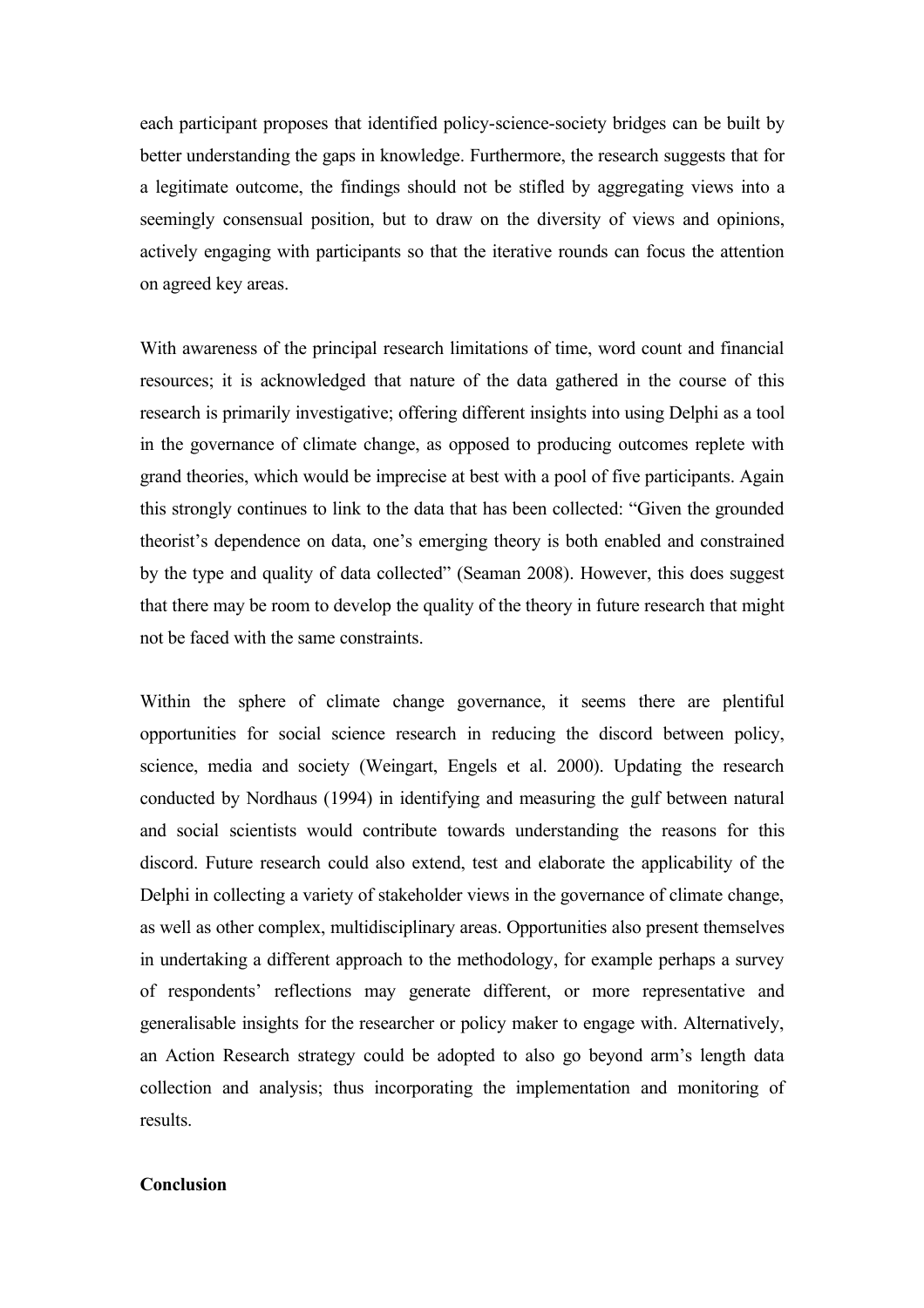This research demonstrated that consensus was not deemed necessary for the successful governance of climate change, although its uses are acknowledged in simplifying a message for a particular audience. Rather, the findings suggest that a legitimate outcome should not be stifled by forcing or aggregating views into a seemingly consensual position, but to draw on the diversity of views and opinions, actively engaging with participants so that the iterative rounds can focus the attention on agreed key areas. Thus, the research reinforced emerging literature that the Delphi technique is a useful tool in gathering a disparate range of views (Rowe, Wright et al. 2005), refuting its original purpose of arriving at a consensus (Helmer 1968). However, its advantage of removing the impacts of powerful personalities remains key; thus Delphi may be more successful than other face-to-face alternatives. In order to maximise the utility of the outcomes from a Delphi approach, there are issues associated with demonstrating legitimacy that may impair its outcomes if left unaddressed, though process transparency could help overcome these hurdles.

With regard to the applicability of Delphi in the governance of climate change, legitimacy issues surround the inclusion of a broad base of stakeholders – that is, beyond experts who undertake pure scientific research. The engagement and reflection on the process will empower these stakeholders to impart their position and beliefs in their answers more clearly. These answers should not be shoe-horned by the researcher into an apparent or shrouded consensus, despite political pressure to do so. Rather, the research demonstrated that there should be an acceptance of diversity, and this can be clearly reflected if participants have a degree of input into the overall design of the Delphi. In this way, participants will feel less constrained by undertaking a study which is framed by a collection of their views. It may also increase the feeling of engagement in the process, and thus reduce attrition; overcoming one of the criticisms suggesting that drop outs can threaten the legitimacy of the final Delphi output (Sackman 1975).

In moving forward on climate change governance, it is essential that there are a number of tools adopted so that a true reflection of society can be created and incorporated into robust policies. The Delphi in itself is not, and will never be, a panacea to the threats of climate change. The results go someway in suggesting that it is one tool that can help reflect the wider picture for decision makers in gathering views and communicating with stakeholders, as opposed to solely relying on narrow means-end evidence, hitherto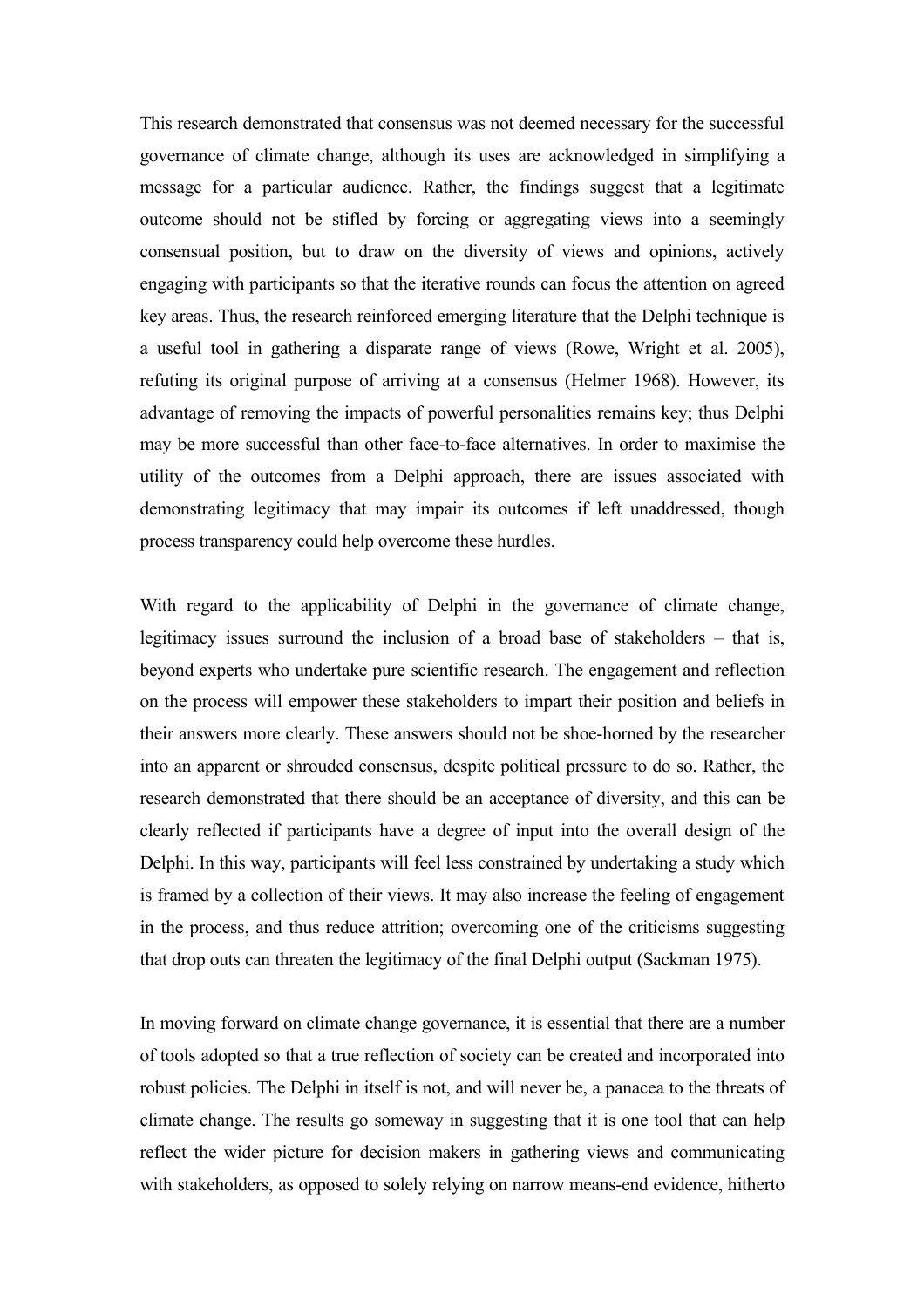provided by natural scientists in a neoliberal framework of governance. In doing so systematically, and transparently; the legitimacy of any decisions taken will be bolstered, justifying a course of action which could otherwise come up against fierce resistance in the attempt to realise ambitious mitigation targets. This is particularly true in the governance of climate change, where to stimulate sufficient mitigation drastic changes in current engrained societal behaviours is likely. This ultimately may help in increasing trust in and knowledge of the reality of the pressing issues, and may result in a more successful approach in encouraging more pro-environmental behaviour across the board. The current economic crisis, whilst used by many to delay mitigation action, provides a clear opportunity for a departure from a 'business as usual' scenario to achieve a 'green new deal'.

# **Acknowledgements**

The author would like to thank the ESRC for their secondment support through a Business Engagement Grant. She would also like to extend thanks to Dr D. Vazquez for incisive supervision in the collating this research.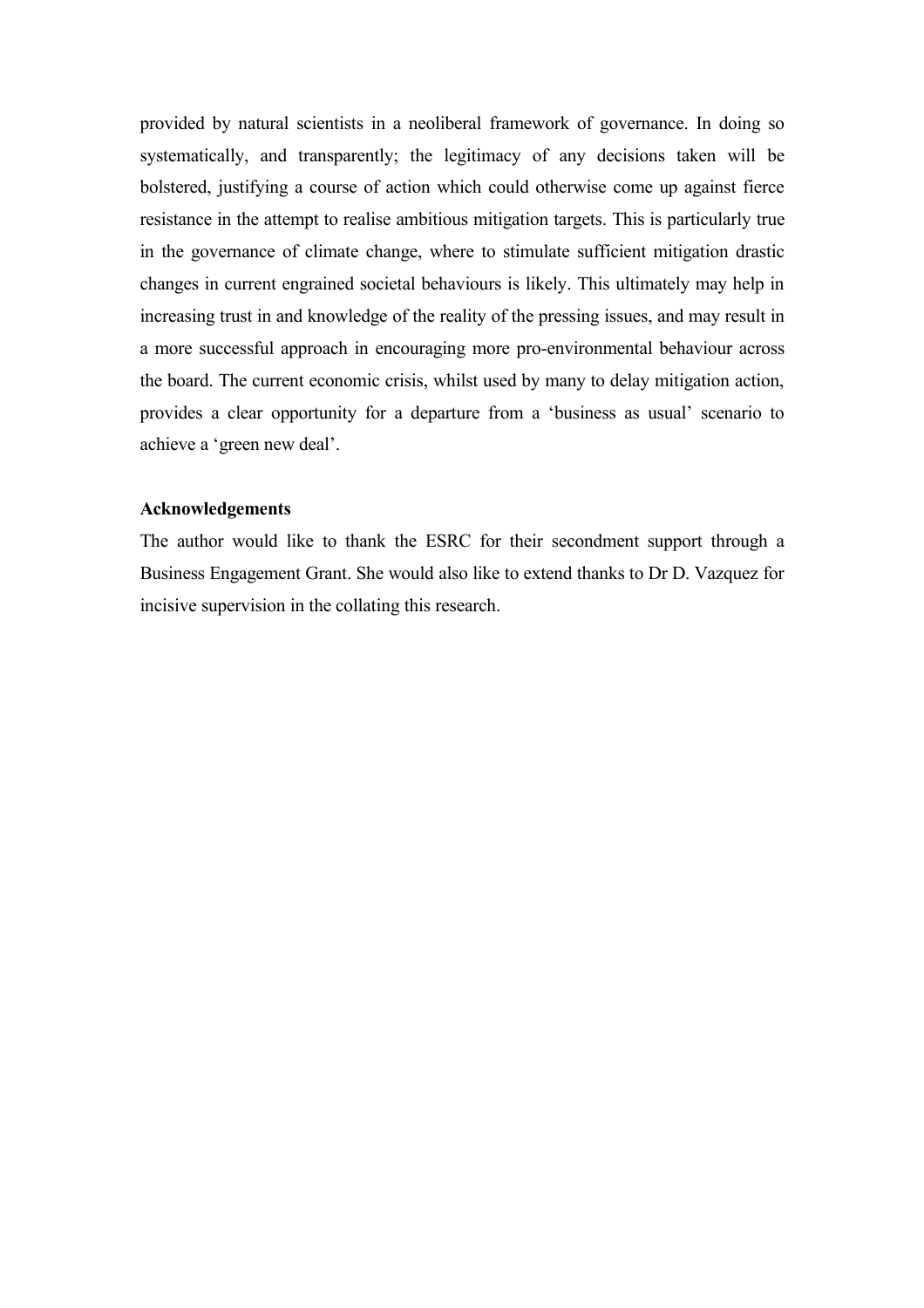#### **Bibliography**

Armstrong, J. S. (1985). Long-range forecasting: from crystal ball to computer. New York ; Chichester, Wiley.

Benn, S., D. Dunphy, et al. (2008). "Governance of environmental risk: New approaches to managing stakeholder involvement." Journal of Environmental Management: 1–9, doi:10.1016/j.jenvman.2008.05.011.

Better Regulation Executive (2007). Government Response to 'Effective Consultation'. Department for Business Enterprise and Regulatory Reform, BERR: 24.

Biermann, F. (2007). "'Earth system governance' as a crosscutting theme of global change research." Global Environmental Change 17: 326-337.

Charmaz, K. (2006). Cosntructing Grounded Theory. Thousand Oaks: CA, Sage.

Clark, I. (2007). Legitimacy in International Society, Oxford Scholarship Online. Oxford University Press.

Commoner, B. (1978). The Impending Environmental Catastrophe. Handbook of Futures Research. J. Fowles. Westport: CT, Greenwood Press: 605 - 616.

Dalkey, N. C., D. L. Rourke, et al. (1972). Studies in the Quality of Life: Delphi & Decision Making. Lexington, MA, Lexington Books.

Delbecq, A. L., A. H. Van de Ven, et al. (1975). Group techniques for program planning: a guide to nominal group and Delphi processes. Glenview, IL, Scott, Foresman and Company.

DeSombre, E. R. (2002). The Global Environment and World Politics. New York, Continuum.

Dewandre, N. (2009). What can R&D do for sustainability? - A presentation hosted by Cardiff University's Regeneration Institute. Seventh Framework Programme. Brussels, DG Research, European Comission.

Dryzek, J. S. (2002). Deliberative Democracy and Beyond - Liberals, Critics,

Contestations. Oxford, Oxford University Press.

ESRC (2007). Research Ethics Framework. from

http://www.esrcsocietytoday.ac.uk/ESRCInfoCentre/Images/ESRC\_Re\_Ethics\_Frame\_ tcm6-11291.pdf.

Glaser, B. G. and A. Strauss (1967). The discovery of grounded theory; strategies for qualitative research. Chicago, Aldine.

Grundmann, R. (2007). "Climate change and knowledge politics." Environmental Politics 16(3): 414 - 432.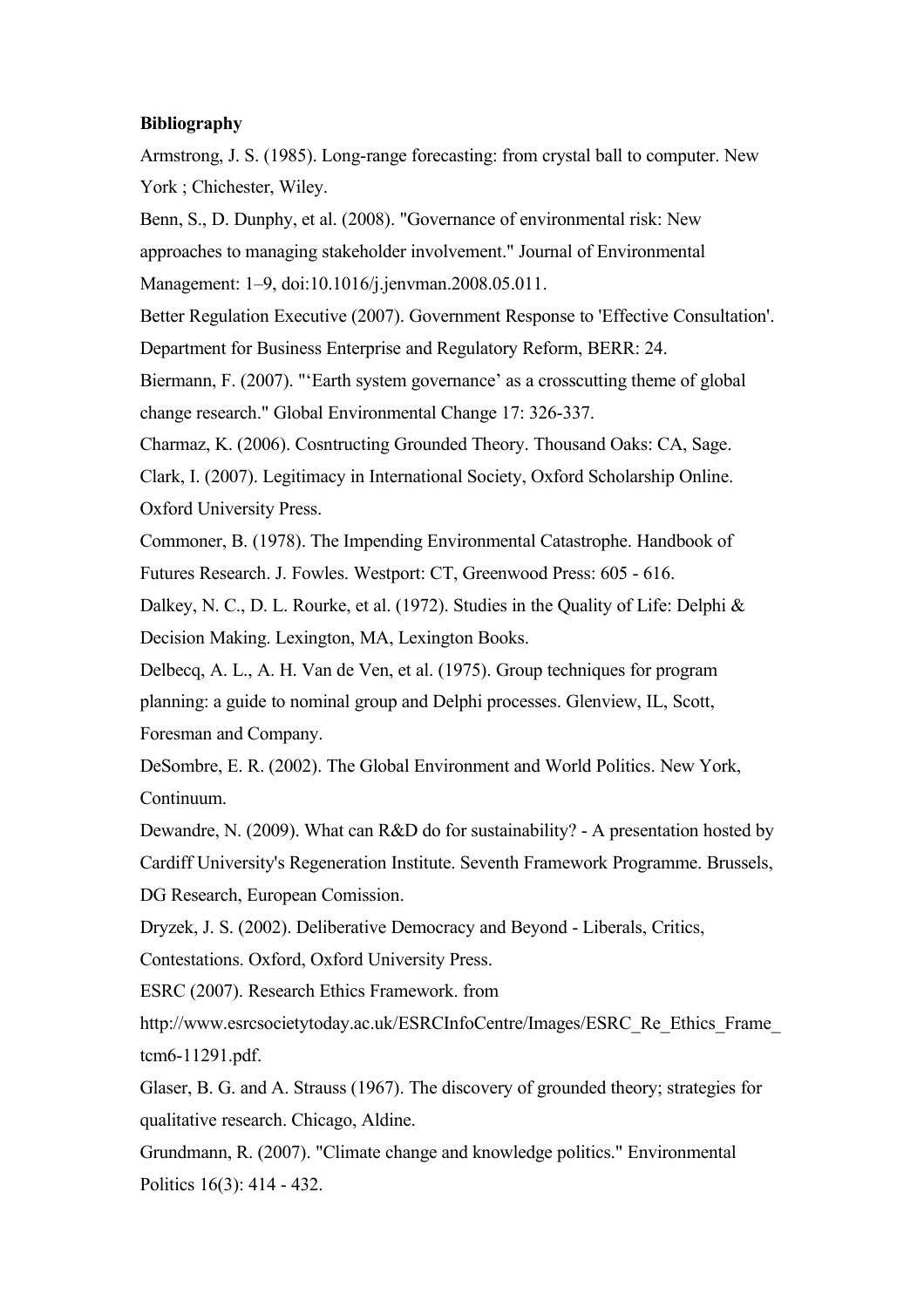Hanafin, S. (2004). Review of literature on the Delphi Technique. Dublin, Ireland, Office of the minister for children and youth affairs: pp. 1 - 51.

Heal, G. and B. Kristrom (2002). "Uncertainty and Climate Change." Environmental and Resource Economics 22 3-39.

Helmer, O. (1968). Analysis of the Future. Technological Forecasting for Industry and Business. J. R. Bright. Englewood Cliffs: NJ, Prentice Hall: 116 - 122.

Heysse, T. (2006). "Consensus and power in deliberative democracy." Inquiry - an Interdisciplinary Journal of Philosophy 49(3): 265-289.

Hussey, J. and R. Hussey (1997). Business Research: A practical guide for undergraduate and postgraduate students. Basingstoke, Palgrave.

Kerkhof, M. v. d. (2006). "Making a difference: On the constraints of consensus building and the relevance of deliberation in stakeholder dialogues." Policy Sciences 39(3): 279-299.

Linstone, H. A. and M. Turoff, Eds. (1975). The Delphi Method: Techniques and Applications. Reading, MA, Addison-Wesley.

Makridakis, S. and S. C. Wheelwright (1989). Forecasting methods for management. New York, Wiley.

Mebratu, D. (1998). "Sustainability and sustainable development: historical and conceptual review." Environmental Impact Assessment Review 18(6): 493 - 520.

Mullen, P. M. (2003). "Delphi: myths and reality." Journal of Health Organization and Management 17 (1): 37-52.

Munasinghe, M. (2000). Development, Equity and Sustainability (DES) in the context of Climate Change. Guidance Papers on the Cross Cutting Issues of the Third

Assessment Report of the IPCC. R. Pachauri, T. Taniguchi and K. Tanaka, IPCC Supporting Material: 69 - 90.

Nelms, K. R. and A. L. Porter (1985). "EFTE: An Interactive Delphi Method." Technological Forecasting & Social Change 28: 43-61.

Nordhaus, W. D. (1994). "Expert Opinion on Climatic Change." American Scientist 82(Jan.-Feb.): 45-51.

Oppenheimer, M., B. C. O'Neill, et al. (2007). "The Limits of Consensus." Science 317. Pellizzoni, L. (2001). "The myth of the best argument: power, deliberation and reason." British Journal of Sociology 52 (1): 59-86.

Powell, C. (2003). "The Delphi technique: myths and realities." Journal of Advanced Nursing 41(4): 376-382.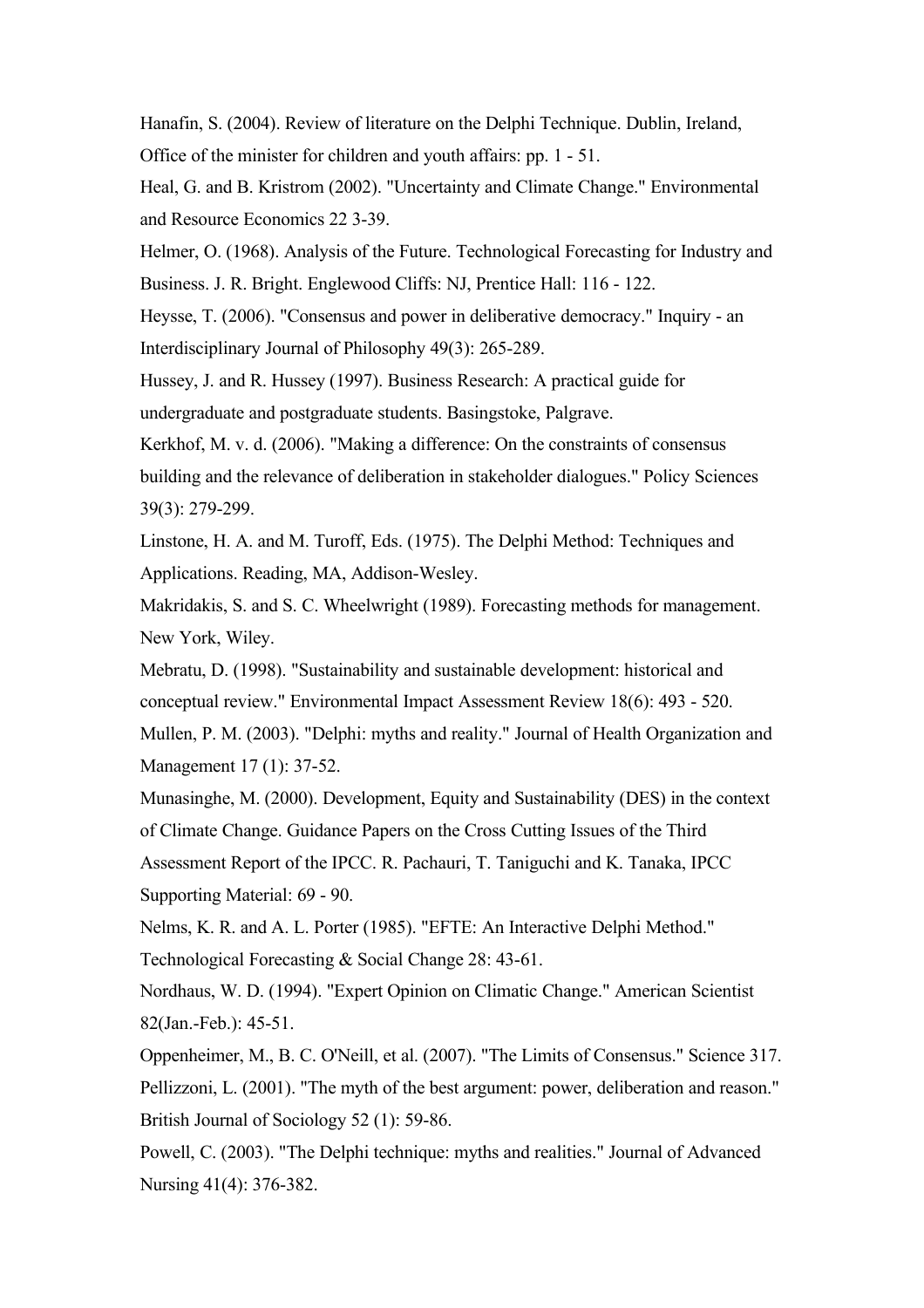Robson, C. (1995). Real World Research. Oxford, Blackwell.

Rowe, G., G. Wright, et al. (2005). "Judgement Change during Delphi-like Procedures: The role of majority influence, expertise and confidence." Technological Forecasting and Social Change 72: 377-399.

Sackman, H. (1975). Delphi Critique: Expert Opinion, Forecasting and Group Process. Lexington, MA, Lexington Books.

Sackman, H. (1975). "Summary evaluation of Delphi." Policy Analysis 1 (4): 693-718. Scheibe, M., M. Skutsch, et al. (1975). Experiments in Delphi Methodology. The Delphi Method: Techniques and Applications. H. A. Linstone and M. Truroff. Reading: MA, Addison-Wesley Publishing: 262 - 287.

Seaman, J. (2008). "Adopting a Grounded Theory Approach to Cultural-Historical Research: Conflicting Methodologies or Complementary Methods?" International Journal of Qualitative Methods 7(1).

Skodvin, T. (2000). Structure and Agent in the Scientific Diplomacy of Climate Change: An Empirical Case Study of Science-policy Interaction in the Intergovernmental Panel on Climate Change, Springer.

Sniezek, J. A. (1989). "An examination of group process in judgmental forecasting." International Journal of Forecasting 5: 171-178.

Strauss, A. and J. Corbin (1998). Basics of Qualitative Research: Techniques and Procedures for Developing Grounded Theory. Newbury Park: CA, Sage.

Swart, R. (2000). Development, Equity and Sustainability (DES) in the context of

Climate Change: Some Questions on DES to be addressed in WG2 and WG3. Guidance

Papers on the Cross Cutting Issues of the Third Assessment Report of the IPCC. R.

Pachauri, T. Taniguchi and K. Tanaka. IPCC Supporting Material.

Tamura, M. (2008). Adaptation and mitigation strategies toward a sustainable society:

Japan's Case. 3rd International Symposium on Environment. Athens, Greece.

Titscher, S., M. Meyer, et al. (2000). Methods of Text and Discourse Analysis. London, Sage.

Truroff, M. (1975). The Policy Delphi. The Delphi Method: Techniques and

Applications. H. A. Linstone and M. Turoff. Reading, MA Addison-Wesley: 84 - 102.

Wallington, T. J. and S. A. Moore (2005). "Ecology, Values, and Objectivity:

Advancing the Debate." BioScience 55(10): 873 - 878.

Webler, T., D. Levine, et al. (1991). "A Novel Approach to Reducing Uncertainty: The Group Delphi." Technological Forecasting & Social Change 39: 253-263.